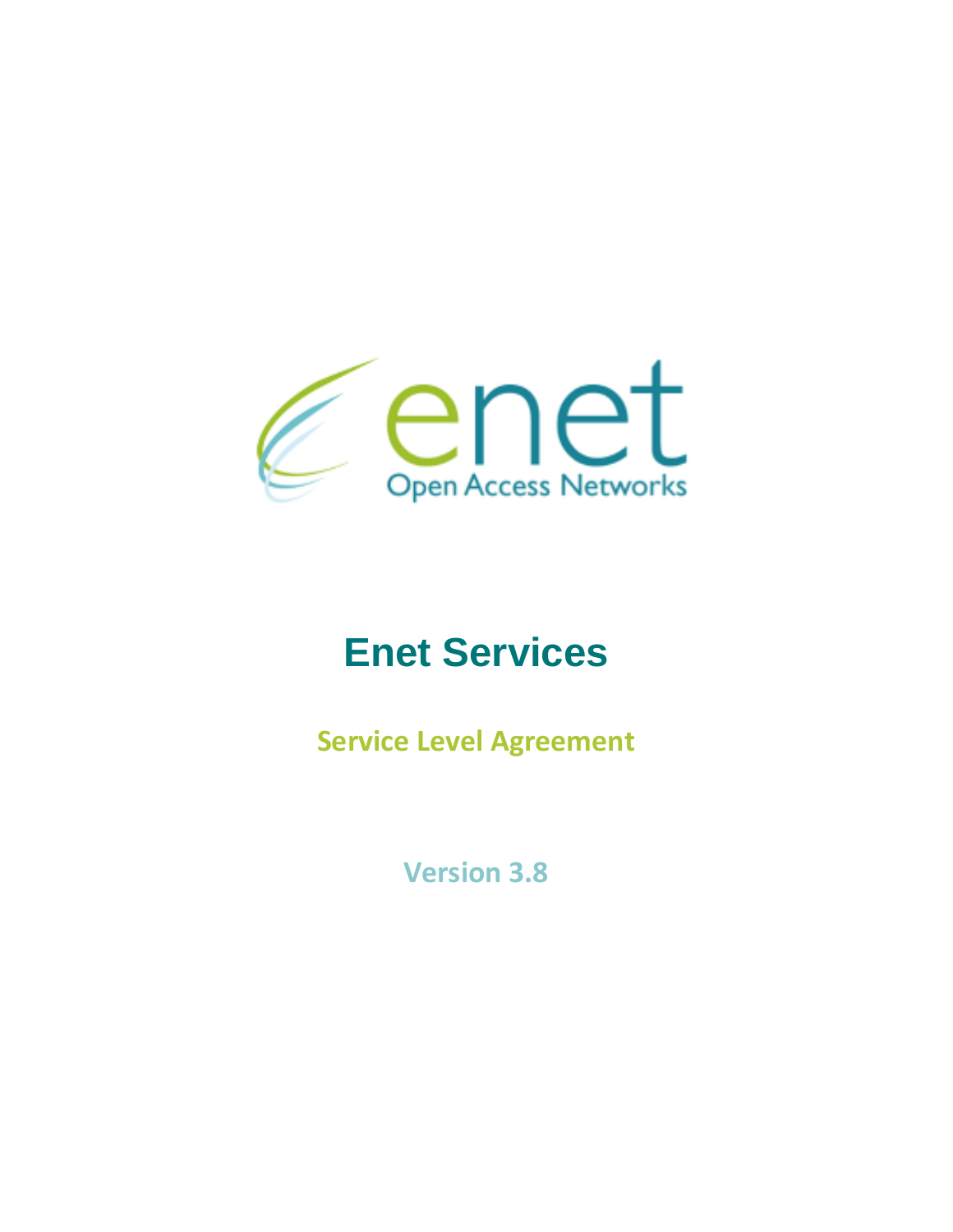

# Contents

| 1. |     |  |
|----|-----|--|
|    | 1.1 |  |
|    | 1.2 |  |
|    | 1.3 |  |
|    | 1.4 |  |
| 2. |     |  |
|    | 2.1 |  |
|    | 2.2 |  |
|    | 2.3 |  |
|    | 2.4 |  |
|    | 2.5 |  |
|    |     |  |
|    | 3.1 |  |
|    | 3.2 |  |
|    | 3.3 |  |
| 4. |     |  |
| 5. |     |  |
|    | 5.1 |  |
|    | 5.2 |  |
|    |     |  |
|    | 6.1 |  |
|    | 6.2 |  |
|    | 6.3 |  |
|    | 6.4 |  |
|    | 6.5 |  |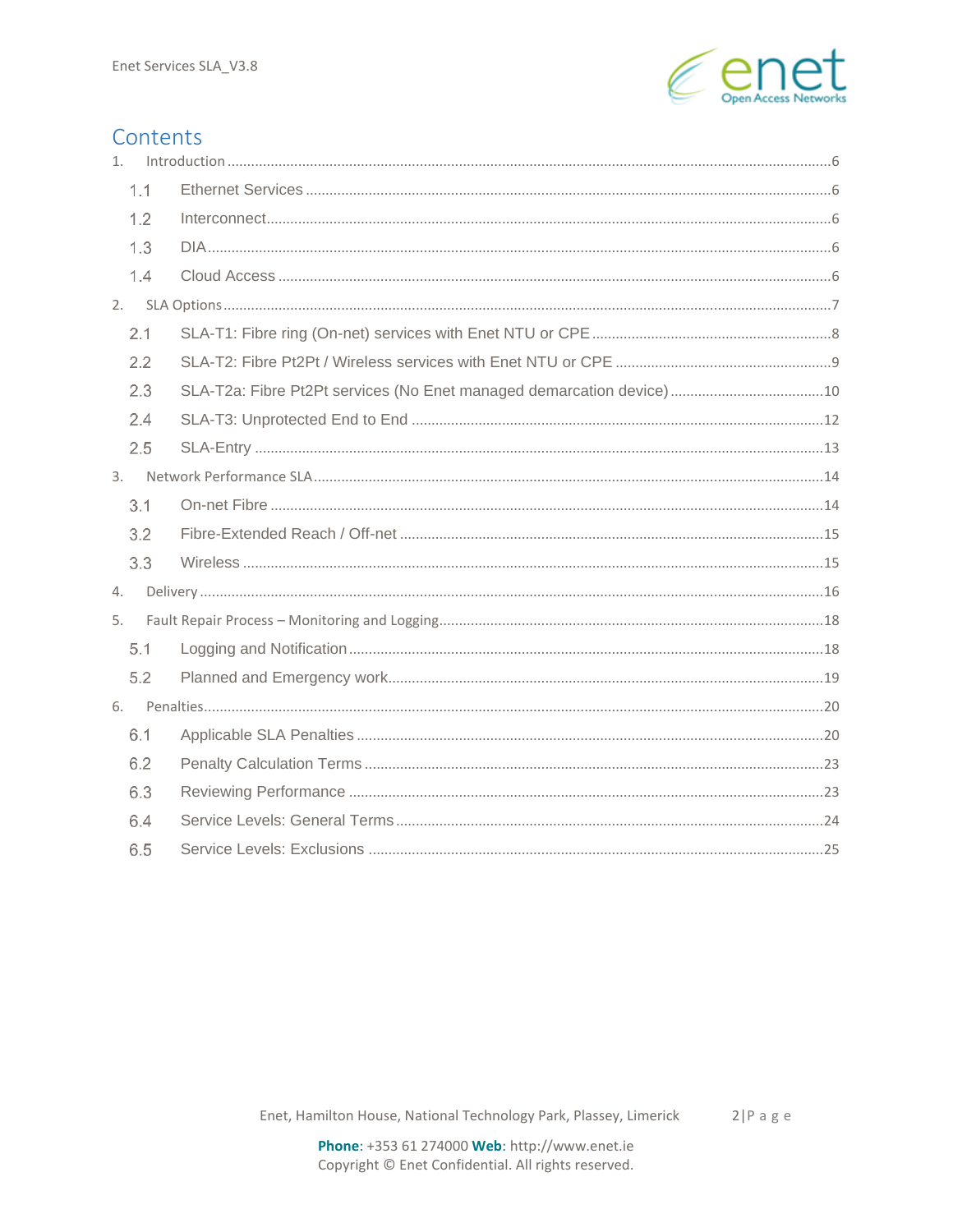

### **Table No.**

#### **List of Tables**

| <b>Revision History</b> |              |               |                |                                                                  |
|-------------------------|--------------|---------------|----------------|------------------------------------------------------------------|
| <b>Version</b>          | <b>Date</b>  | <b>Status</b> | <b>By Whom</b> | <b>Revision details</b>                                          |
| 3.7                     | 3rd Jan 2020 | Final         | C.O            | Final                                                            |
| 3.8                     | April 2022   | Final         | Enet           | Adding Ethernet 3rd Party Demarcation<br>Wireless Licence Exempt |

# **Associated Documents**

| Title                               | Location                                        |  |
|-------------------------------------|-------------------------------------------------|--|
| <b>Ethernet Product Description</b> |                                                 |  |
| Interconnect Product description    | All are available from the Enet Account Manager |  |
| DIA Product description             |                                                 |  |
| Cloud Access Product description    |                                                 |  |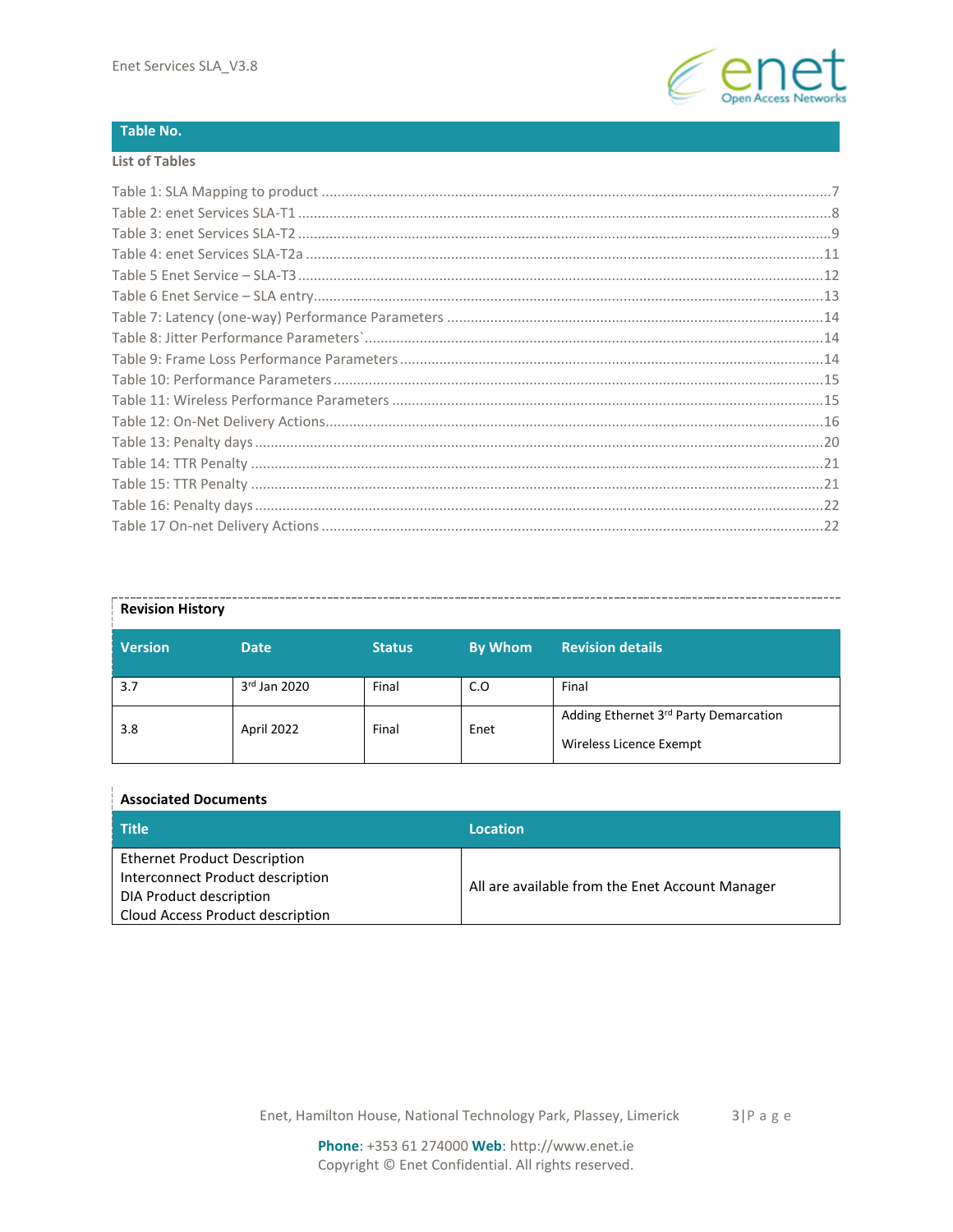

### **Acronyms**

Unless otherwise defined herein, capitalised terms used in this document shall have the same meaning as set out in the services agreement between Enet and the Customer (the "**MSA**") to which this service level agreement is a schedule.

| <b>Acronyms/Terms</b>             | <b>Definitions</b>                                                                                                                                                                                                                                                                                                                                                                                                                                                                                                                                 |
|-----------------------------------|----------------------------------------------------------------------------------------------------------------------------------------------------------------------------------------------------------------------------------------------------------------------------------------------------------------------------------------------------------------------------------------------------------------------------------------------------------------------------------------------------------------------------------------------------|
| <b>Carrier</b>                    | The entity ordering the service from Enet; commonly known and referred to as the Customer in<br>the Service Agreement.                                                                                                                                                                                                                                                                                                                                                                                                                             |
| <b>End-User</b>                   | The user or users of the delivered service to the Carrier                                                                                                                                                                                                                                                                                                                                                                                                                                                                                          |
| <b>Extended Reach</b><br>(ER)     | Commonly referred as Off-net services. This is where the End-User location is outside of ready<br>accessibility of the Enet MAN network. Elements or all of the Access network service are<br>delivered using a third-party network.                                                                                                                                                                                                                                                                                                               |
| <b>False Alarm</b><br>charge      | Where Enet responds to a Carrier fault report and the cause does not lie with Enet's equipment<br>or services, Enet will apply a false alarm charge.                                                                                                                                                                                                                                                                                                                                                                                               |
| <b>Managed Service</b>            | Where Enet supplies, installs, maintains and manages the NTU (or Customer Premises<br>Equipment "CPE" if applicable) at the End User location                                                                                                                                                                                                                                                                                                                                                                                                      |
| NTU / NID                         | Network Terminating Unit (NTU) also known as Network Interface Device (NID); it serves as the<br>demarcation point (demark) and interface between the Carrier/End-User and Enet networks.                                                                                                                                                                                                                                                                                                                                                          |
| <b>NMS</b>                        | Network Monitoring System                                                                                                                                                                                                                                                                                                                                                                                                                                                                                                                          |
| <b>NOC</b>                        | <b>Network Operations Centre</b>                                                                                                                                                                                                                                                                                                                                                                                                                                                                                                                   |
| On-net                            | Where all Access network (Last mile) service elements are delivered using the Enet network<br>and the End User location is readily accessible to the MAN fibre network.                                                                                                                                                                                                                                                                                                                                                                            |
| <b>Rental Day</b>                 | The Annual Recurring Charge of the service divided by 365.                                                                                                                                                                                                                                                                                                                                                                                                                                                                                         |
| <b>Service</b><br>unavailability  | The service unavailability shall be deemed to have commenced on the earlier of:<br>(i)<br>an indication of the fault on the Enet NMS if reactive SLA or<br>on the receipt of a report by Enet from the Carrier.<br>(ii)<br>Where the fault has been repaired, and Enet, notwithstanding reasonable efforts on its behalf,<br>has not succeeded in contacting the Carrier to agree service restoration, the conclusion of<br>service unavailability shall be deemed to have ended at the time when the network<br>management system indicated same. |
|                                   | Valid unavailable hours of a service is the elapsed time between the fault log and the clear<br>time, less any excluded time, as defined in Section 6.                                                                                                                                                                                                                                                                                                                                                                                             |
| <b>Service Affecting</b><br>Fault | A Service affecting fault is defined as:<br>• A fault resulting in a total loss of service (Fibre or Wireless) and/or<br>a period of time (defined as three consecutive CCM frames; with one CCM frame run<br>per second) where no service frames transit a service (Fibre)<br>Enet use CFM (Connectivity Fault Management) CCM (Continuity Check Message) frames to<br>synthetically measure the above service availability for Fibre.                                                                                                            |
| <b>Force Majeure</b><br>Event     | As defined in the Service Agreement.                                                                                                                                                                                                                                                                                                                                                                                                                                                                                                               |

Enet, Hamilton House, National Technology Park, Plassey, Limerick 4|P a g e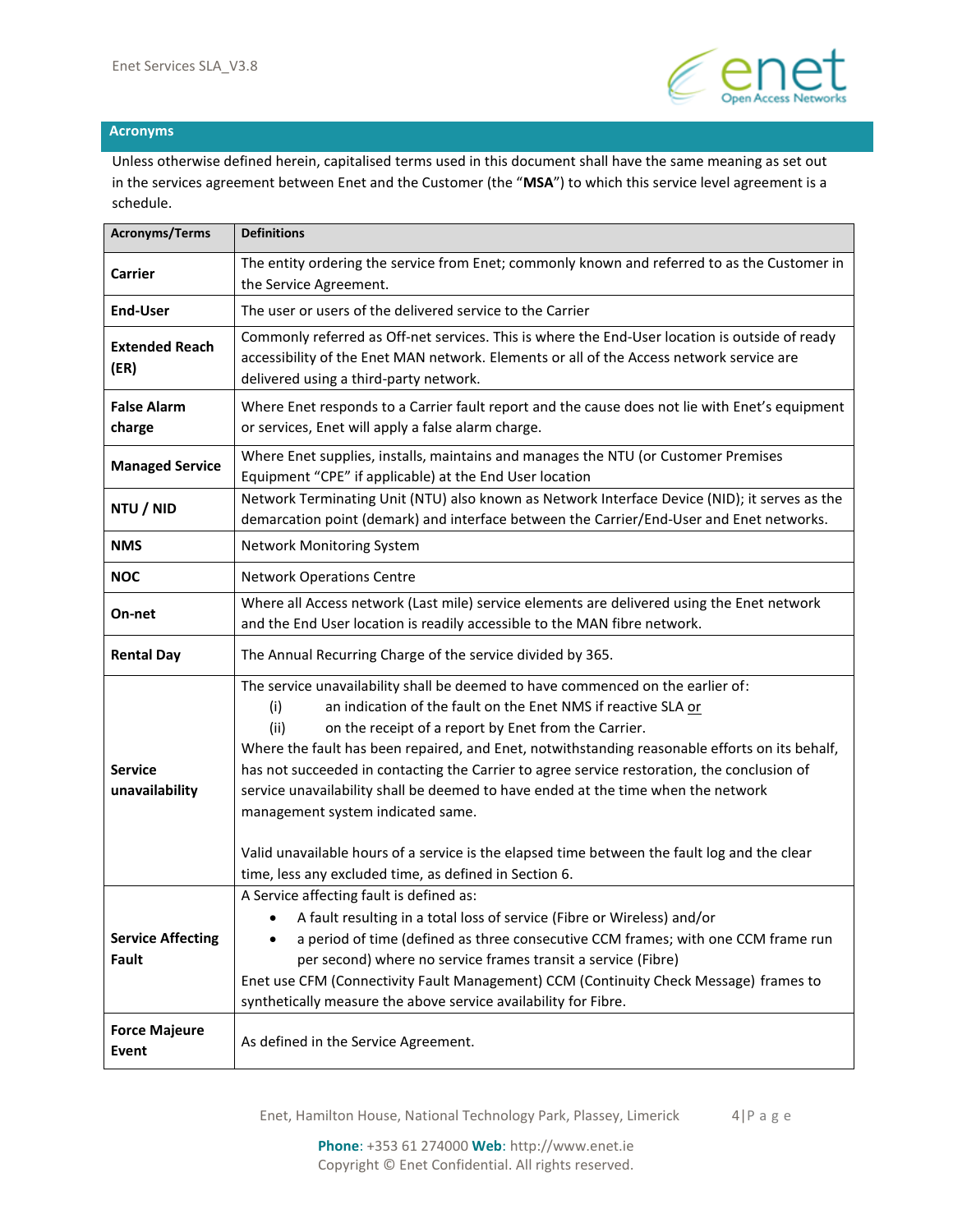

| Acronyms/Terms          | <b>Definitions</b>                                                                                                                                                                                                                               |
|-------------------------|--------------------------------------------------------------------------------------------------------------------------------------------------------------------------------------------------------------------------------------------------|
| <b>Working/Business</b> | Defined as 9am and 5pm on working days (Monday to Friday, excluding Irish public holidays                                                                                                                                                        |
| <b>Hours</b>            | and bank holidays).                                                                                                                                                                                                                              |
| Wires only              | Where Enet do not install an Enet NTU or CPE as part of the service. It enables the Carrier to<br>choose the termination device most appropriate to its solution The Carrier supplies, installs,<br>maintains, and manages the End User Router". |
|                         | "Wires only" is also referred to by Enet as "Long Line Fibre" or Enet's "Edge; third-party<br>demarcation" solutions.                                                                                                                            |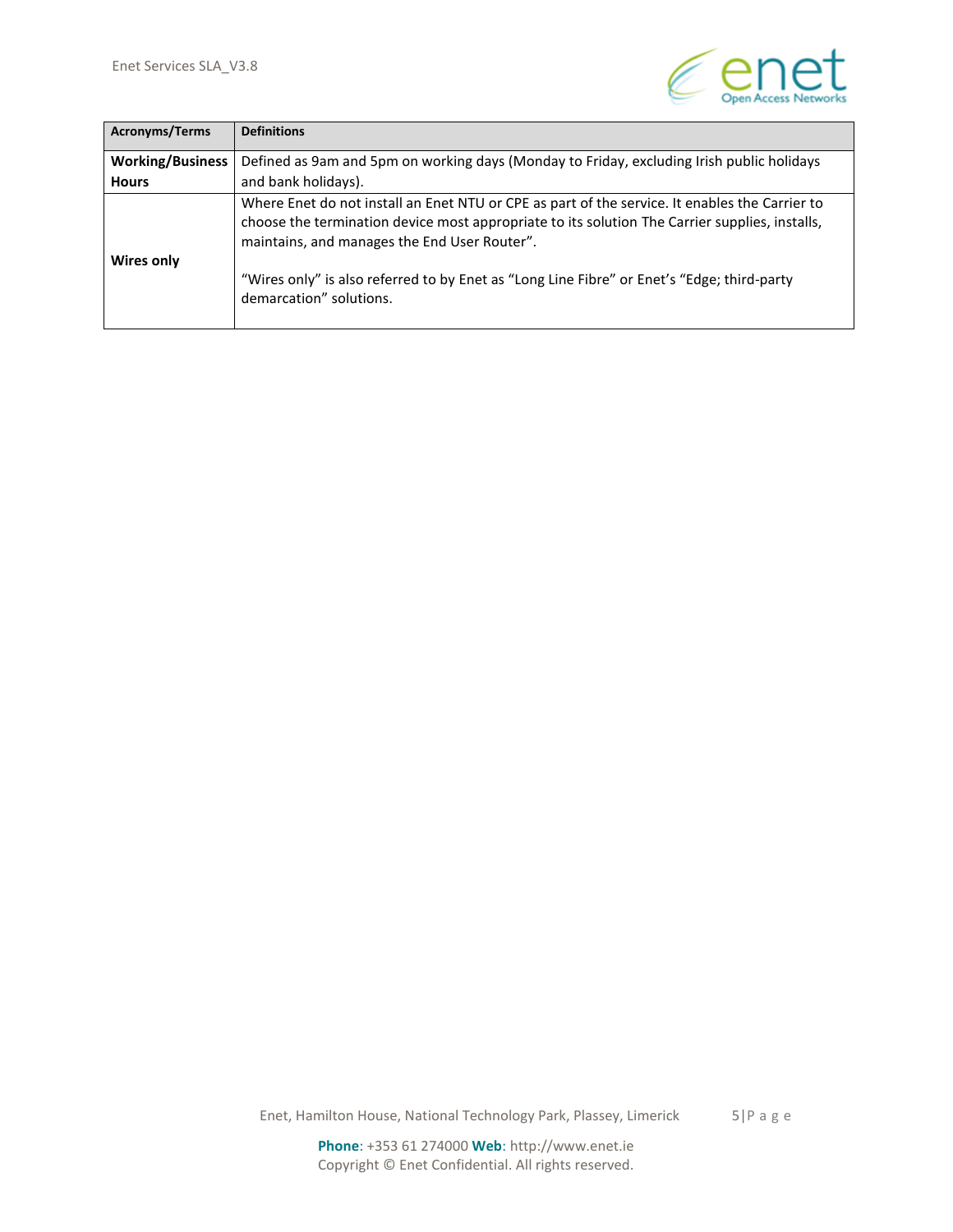

# <span id="page-5-0"></span>1. Introduction

This Service Level Agreement ("SLA") document sets out the guarantees provided by Enet to its Carriers for applicable products.

For all the products listed below the relevant Enet Product Description provides a more detailed explanation of the products. These products are delivered over a range of Access Media/Last mile options which are available to the Carrier.

This SLA document covers Service Levels for the following products:

# <span id="page-5-1"></span>1.1 Ethernet Services

Enet offers several key Ethernet product types as follows:

- Enet Managed Ethernet
- Enet Metro Point to Point Fibre
- Enet Asymmetrical Ethernet
- Enet Ethernet Third Party Demarcation

### <span id="page-5-2"></span>1.2 Interconnect

• Enet Interconnect Product range

# <span id="page-5-3"></span> $1.3$  DIA

Enet offers several key DIA product types as follows:

- DIA Standard
- DIA Managed CPE

This covers the Access Network and our MPLS network up to the Border routers.

# <span id="page-5-4"></span>1.4 Cloud Access

Enet offers a Cloud Access service as defined in the associated product description for Cloud Access.

Enet, Hamilton House, National Technology Park, Plassey, Limerick 6|P a g e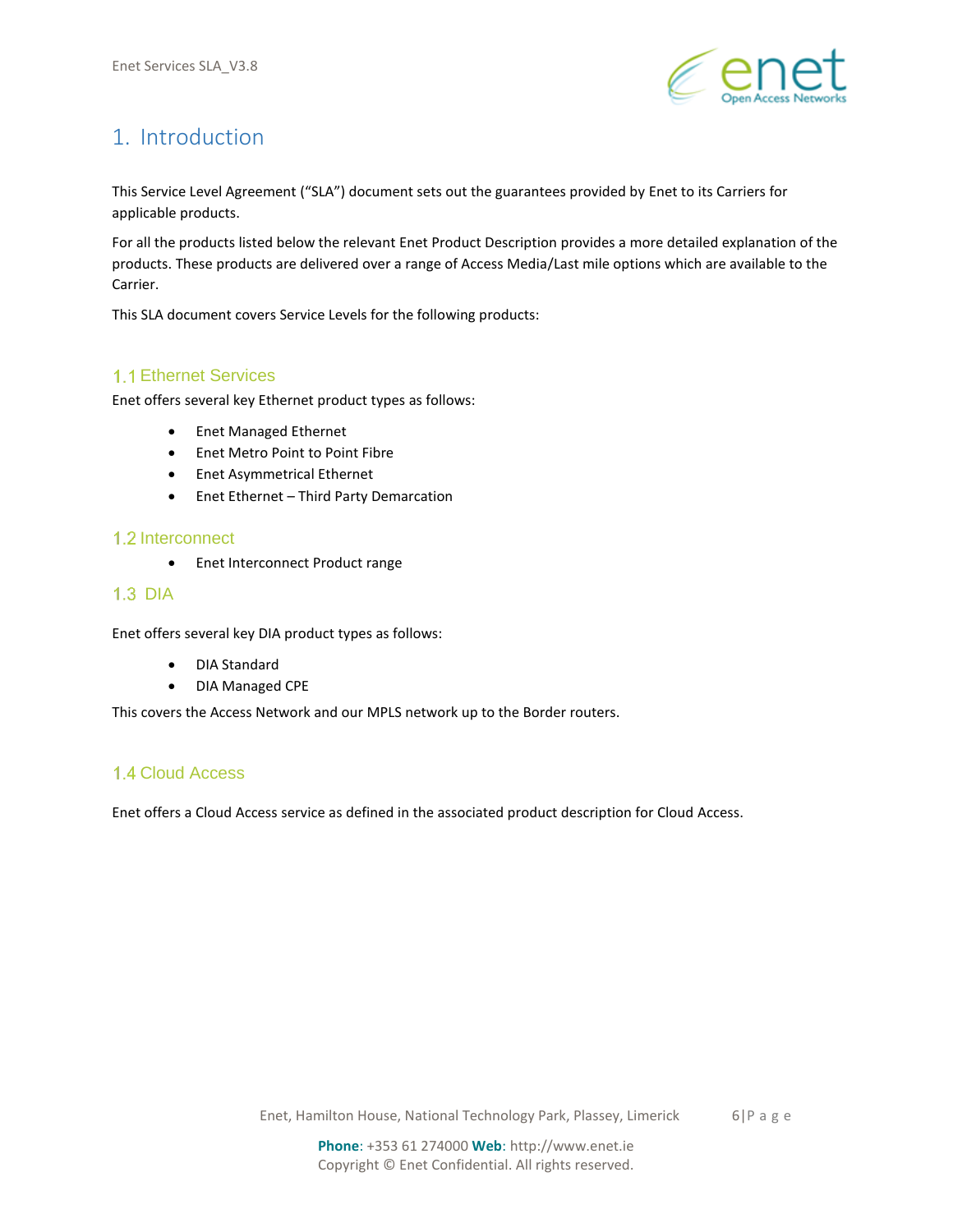

# <span id="page-6-0"></span>2. SLA Options

The following table shows the products and the SLA applicable to that product:

|                                                |                          | <b>Fibre (On-net)</b> | <b>Wireless</b>    | Fibre (ER)           |
|------------------------------------------------|--------------------------|-----------------------|--------------------|----------------------|
| Access Media Type / Last mile                  | <b>Fibre Ring</b>        | <b>Fibre Pt2Pt</b>    | Wireless**         | <b>Fibre</b>         |
| <b>Ethernet Services (E-Access and E-Line)</b> |                          |                       |                    |                      |
| <b>Managed Ethernet*</b>                       | SLA-T1                   | SLA-T <sub>2</sub>    | SLA-T <sub>2</sub> | SLA-T <sub>2</sub>   |
| Metro Ethernet; Point to Point (Pt2Pt) Fibre   |                          | SLA-T <sub>2</sub>    |                    |                      |
| <b>Ethernet - Third Party Demarcation</b>      |                          |                       |                    | SLA-T <sub>2</sub> a |
| <b>Asymmetric Ethernet</b>                     | $\overline{\phantom{a}}$ | SLA-Entry             |                    |                      |
| <b>Unprotected Products</b>                    |                          | SLA-T3                | SLA-T3             | SLA-T3               |
| <b>Other Products</b>                          |                          |                       |                    |                      |
| <b>Enet Interconnect</b>                       | SLA-T1                   | SLA-T <sub>2</sub>    |                    |                      |
| DIA, Managed DIA & Cloud Access                | SLA-T1                   | SLA-T <sub>2</sub>    | SLA-T <sub>2</sub> | SLA-T <sub>2</sub>   |

**TABLE 1: SLA MAPPING TO PRODUCT**

<span id="page-6-1"></span>\* SLA T1 can only be provided on an E-Line circuit where both ends use Fibre Ring as the Last mile option.

\*\* This SLA suite covers *licensed* and *Unlicenced* Wireless

**Unprotected (UP):** Unprotected circuits require no co-related protection paths over the Enet network as they are normally protected by the Carrier over another telecom provider's network. The target availability for fibre and Wireless unprotected circuits is 99.5%.

All diagrams show the Layer 2 Access element of the services. A backhaul component may also apply. For Layer 3 products, the NTU may be replaced by CPE.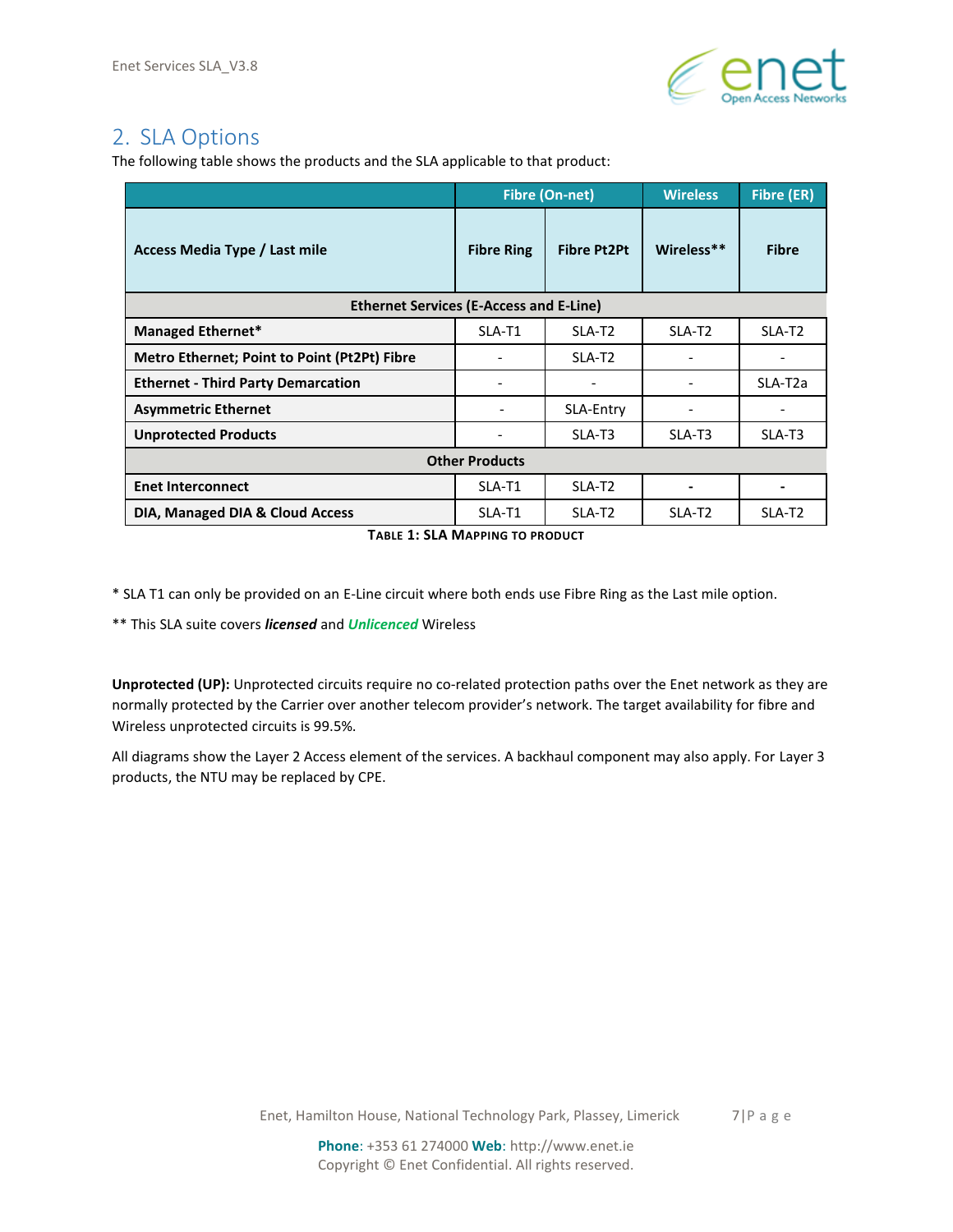

# <span id="page-7-0"></span>2.1 SLA-T1: Fibre ring (On-net) services with Enet NTU or CPE

This SLA is for Enet Managed Services as listed in Table 1 "SLA Mapping to Product**"** delivered over On-net Fibre Access ring in the last mile and delivered as Metro or National handoff.

For Ethernet circuits with Unprotected (UP) Backhaul the Availability figure for the SLA changes to 99.5% with penalties paid below this; (SLA-T3).

Further details and T&Cs on SLA-T1 (for Metro services) are available in the "Enet's Service Level Agreement" which is the list of MAN specific SLAs. Details are provided here for reference.



| <b>SLA-T1</b>                                                                        | <b>Delivery</b>     |  |
|--------------------------------------------------------------------------------------|---------------------|--|
| <b>Access Media/Last mile</b>                                                        | Fibre Ring (On-net) |  |
| <b>Enet Managed Demarcation device at</b><br>End-User site?                          | Yes (NTU or CPE)    |  |
| On-net: Standard delivery (Fibre ring)*                                              | 6 weeks             |  |
| *Subject to Wayleave, site survey and correctly completed order form (see Section 4) |                     |  |

| $SLA-T1$                                                    | <b>Availability</b>                             |
|-------------------------------------------------------------|-------------------------------------------------|
| Availability**                                              | Target 99.99% with penalties at 99.82% or below |
| <b>Availability Hours**</b>                                 | 24x7x365                                        |
| <b>Availability Measurement Period</b>                      | Quarterly                                       |
| SLA-T1                                                      | <b>Features</b>                                 |
| <b>Proactive fault logging</b>                              |                                                 |
|                                                             | Yes                                             |
| <b>Time to Advise Carrier of Service</b><br>affecting fault | 30 minutes (Fibre Ring services)                |
| Target repair time to begin                                 | Within 4 Clock hours of valid fault log time.   |

**TABLE 2: ENET SERVICES SLA-T1**

<span id="page-7-1"></span>\*\*Subject to General Terms and Exclusions in Section 6

Enet, Hamilton House, National Technology Park, Plassey, Limerick 8|P a g e

**Phone**: +353 61 274000 **Web**: http://www.enet.ie Copyright © Enet Confidential. All rights reserved.

#### **FIBRE - RING (ON-NET)**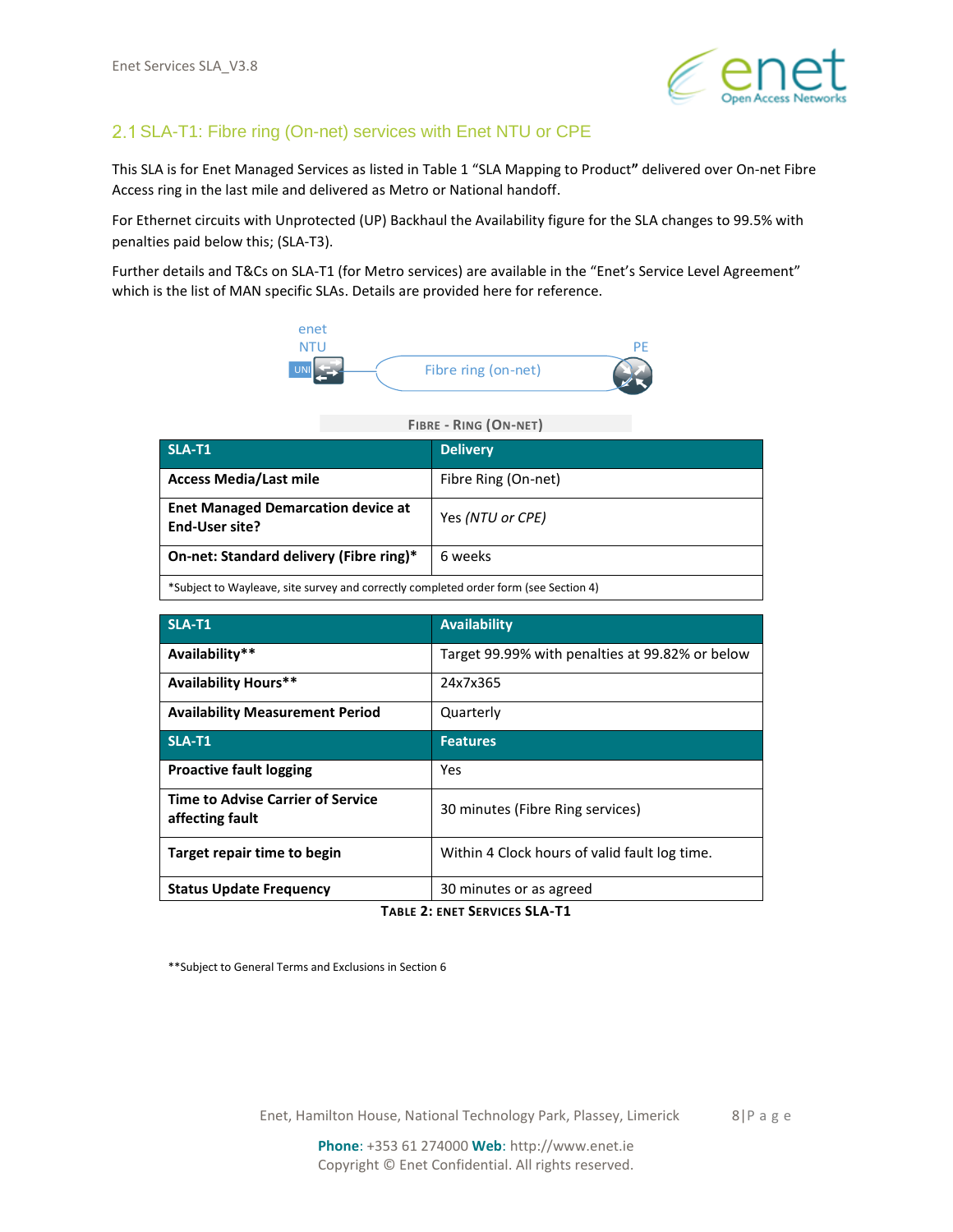

# <span id="page-8-0"></span>2.2 SLA-T2: Fibre Pt2Pt / Wireless services with Enet NTU or CPE

This SLA is for Managed Services as listed in Table 1 "SLA Mapping to Product", delivered over Point to Point access fibre (On-net or Off-net) and Wireless in the last mile and delivered as either Metro or National handoff.

| enet<br>PE<br><b>NTU</b><br>Pt2Pt (on-net)<br><b>UN</b> | Third-<br>enet<br>PE<br>Third-Party<br><b>NTU</b><br>Party NTU<br>Fibre (ER)<br><b>UNI</b> |
|---------------------------------------------------------|--------------------------------------------------------------------------------------------|
| FIBRE - PT2PT (ON-NET)                                  | <b>FIBRE (EXTENDED REACH)</b>                                                              |
| PE<br><b>NTU</b><br>Wireless<br><b>UN</b>               |                                                                                            |
| <b>WIRELESS (ON-NET)</b>                                |                                                                                            |

| SLA-T <sub>2</sub>                                                                   | <b>Delivery</b>                              |  |
|--------------------------------------------------------------------------------------|----------------------------------------------|--|
| <b>Access Media/Last mile</b>                                                        | Fibre Pt2Pt (On-net and Off-net) or Wireless |  |
| <b>Enet Managed Demarcation device at</b><br>End-User site?                          | Yes; (NTU or CPE)                            |  |
| <b>On-net: Standard delivery Fibre*</b>                                              | 6 weeks                                      |  |
| On-net: Standard delivery Wireless**                                                 | 8 weeks                                      |  |
| <b>Extended Reach: Standard delivery*</b>                                            | 11 weeks                                     |  |
| *Subject to Wayleave, site survey and correctly completed order form (see Section 4) |                                              |  |

\*\* Subject to site survey, Licence and correctly completed order form (see Section 4)

| SLA-T2                                                      | <b>Availability</b>                                                                                            |  |
|-------------------------------------------------------------|----------------------------------------------------------------------------------------------------------------|--|
| <b>Availability Target***</b>                               | Target 99.9%                                                                                                   |  |
| <b>Availability Hours***</b>                                | 24x7x365                                                                                                       |  |
| <b>Event Based TTR: Fibre Pt2Pt or Wireless</b>             | 8 Clock hours (On-net Fibre Pt2Pt + Wireless)<br>8.5 Clock hours (Extended Reach/Off-net Fibre Pt2Pt)****      |  |
| <b>Measurement Period</b>                                   | Per incident – on request                                                                                      |  |
| SLA-T <sub>2</sub>                                          | <b>Features</b>                                                                                                |  |
| <b>Proactive fault logging</b>                              | Yes for On-net services only                                                                                   |  |
| <b>Time to Advise Carrier of Service</b><br>affecting fault | 30 minutes (On-net Fibre + Wireless services)<br>1 hr (Extended Reach Fibre)                                   |  |
| <b>Status Update Frequency</b>                              | Per hour for On-net fibre/Wireless; or as agreed<br>2 hr for Extended Reach; or as agreed<br>T 3.  C--- CLA T3 |  |

**TABLE 3: ENET SERVICES SLA-T2**

<span id="page-8-1"></span>\*\*\*Subject to General Terms and Exclusions in Section 6

\*\*\*\*For Off-net services this SLA only applies for Enet's Level 1 third party providers

Enet, Hamilton House, National Technology Park, Plassey, Limerick 9|P a g e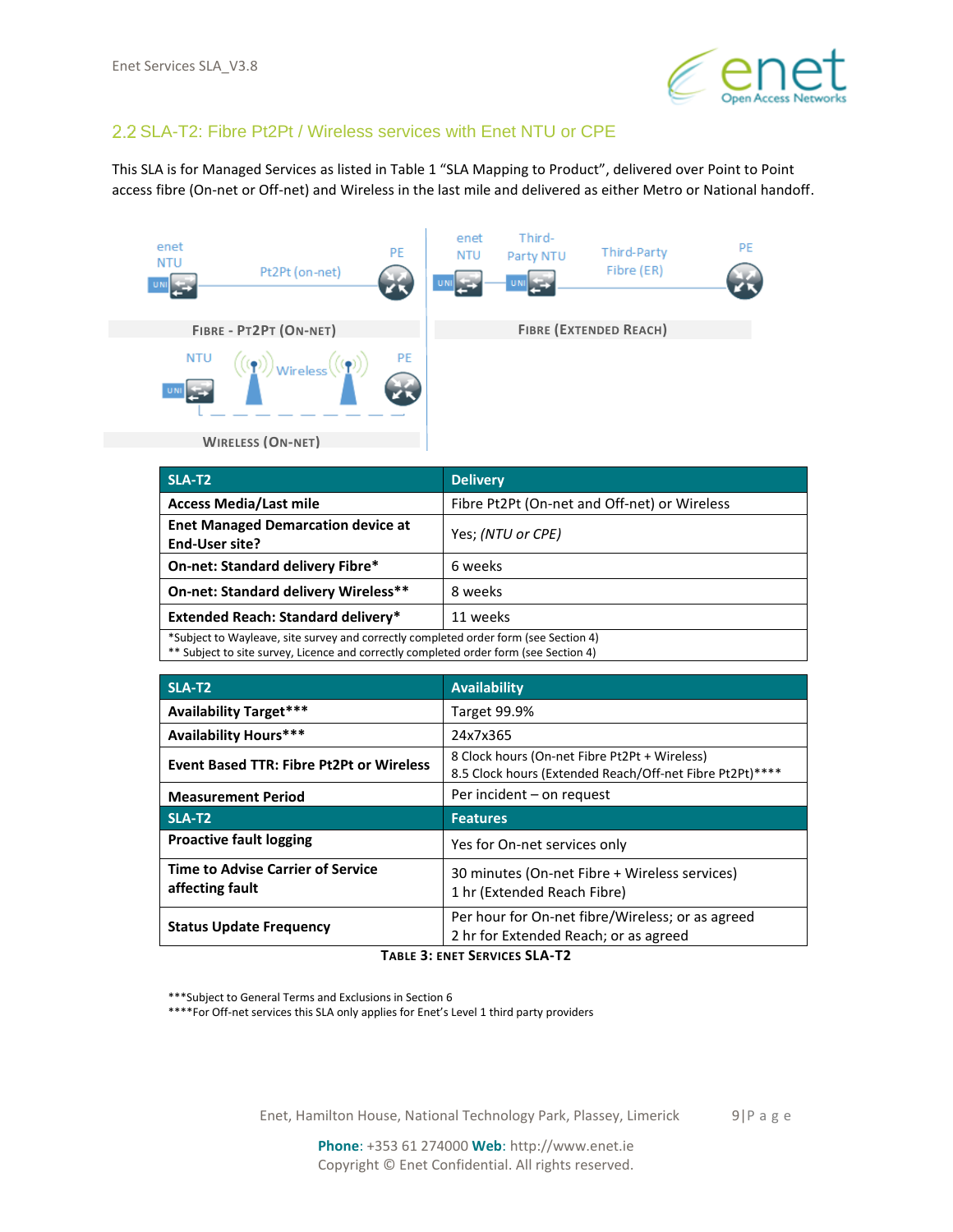

# <span id="page-9-0"></span>2.3 SLA-T2a: Fibre Pt2Pt services (No Enet managed demarcation device)

This SLA is for Enet services as listed in Table 1 "SLA Mapping to Product" delivered over Unmanaged On-net long line fibre and Ethernet Edge; third-party demarcation in the last mile and delivered as either Metro or National handoff.



| SLA-T <sub>2a</sub>                                         | <b>Delivery</b>                      |
|-------------------------------------------------------------|--------------------------------------|
| <b>Access Media/Last mile</b>                               | Fibre or Fibre over PON              |
| <b>Enet Managed Demarcation device at</b><br>End-User site? | No: (Patch Panel or third-party NTU) |
| <b>On-net: Standard delivery Fibre*</b>                     | Fibre: 5 weeks                       |
| <b>Extended Reach: Standard delivery Fibre*</b>             | Fibre : 9 weeks                      |
|                                                             | Fibre over PON: 5 weeks              |

 $\,$ iject to Wayleave, site survey or any notifications periods required for impacted fibre p service. Non-Standard delivery timelines are on a case by case basis

| SLA-T <sub>2a</sub>                                         | <b>Availability</b>                                       |  |  |  |
|-------------------------------------------------------------|-----------------------------------------------------------|--|--|--|
| Availability target**                                       | 99.9% Target                                              |  |  |  |
| <b>Availability Hours</b>                                   | 24x7x365                                                  |  |  |  |
| <b>Event Based TTR - Fibre**</b>                            | 10 Clock hours (On-net Fibre)                             |  |  |  |
|                                                             | 10 Clock hours (Extended Reach Fibre / Fibre over PON)*** |  |  |  |
| <b>Measurement Period</b>                                   | Per incident - on request                                 |  |  |  |
| SLA-T <sub>2a</sub>                                         | <b>Features</b>                                           |  |  |  |
| <b>Proactive fault logging</b>                              | Not on access fault elements                              |  |  |  |
| <b>Time to Advise Carrier of Service</b><br>affecting fault | Carrier initiated fault logging                           |  |  |  |
|                                                             |                                                           |  |  |  |

Enet, Hamilton House, National Technology Park, Plassey, Limerick 10|P a g e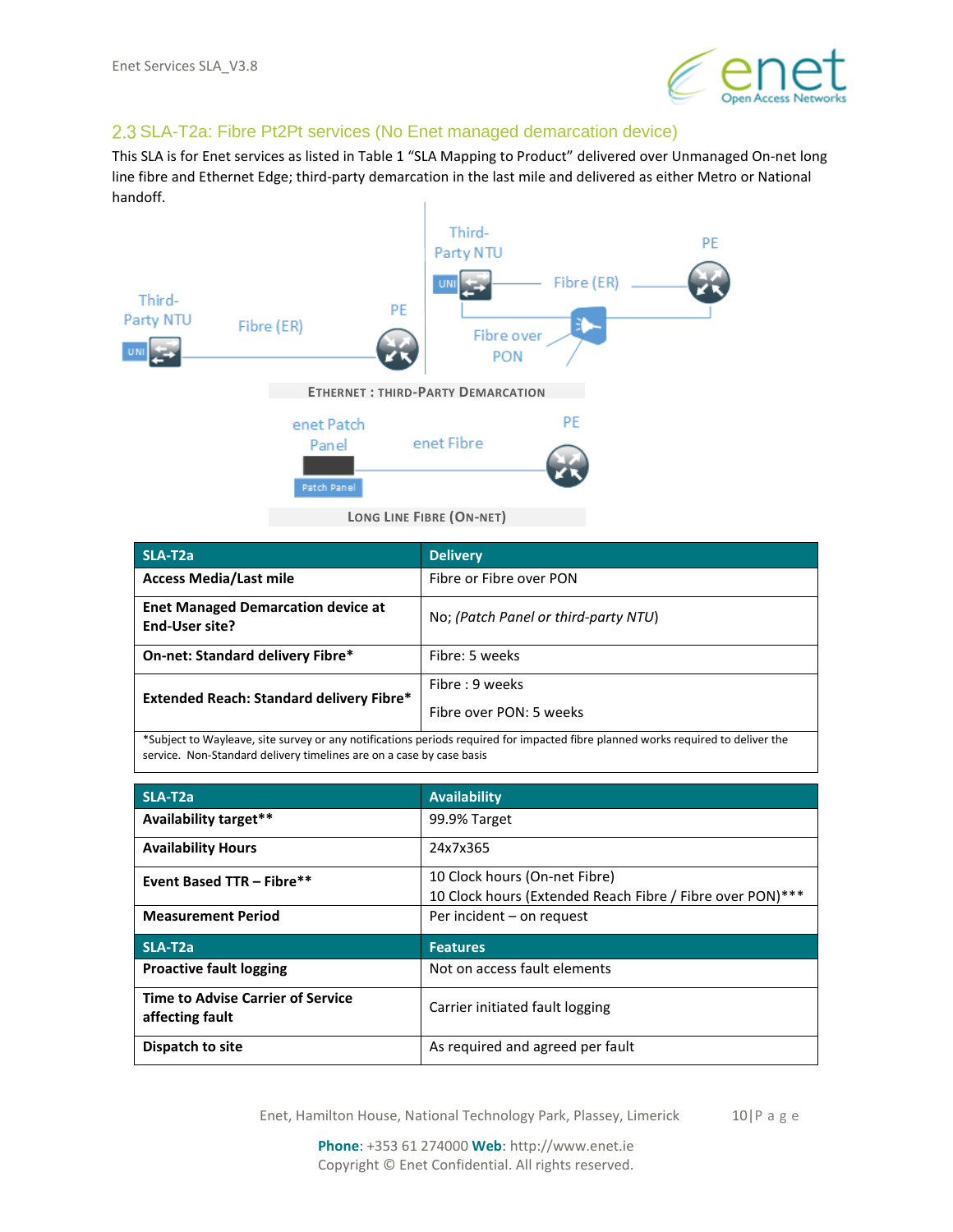

<span id="page-10-0"></span>

| <b>Status Update Frequency</b> | 2hrs or as agreed |
|--------------------------------|-------------------|
|                                |                   |

#### **TABLE 4: ENET SERVICES SLA-T2A**

*\*\**Subject to General Terms and Exclusions in Section 6

\*\*\*For Off-net services this SLA only applies for Enet's Level 1 third party providers. For PON this is SIRO Lightburst product only.

Enet, Hamilton House, National Technology Park, Plassey, Limerick 11|P a g e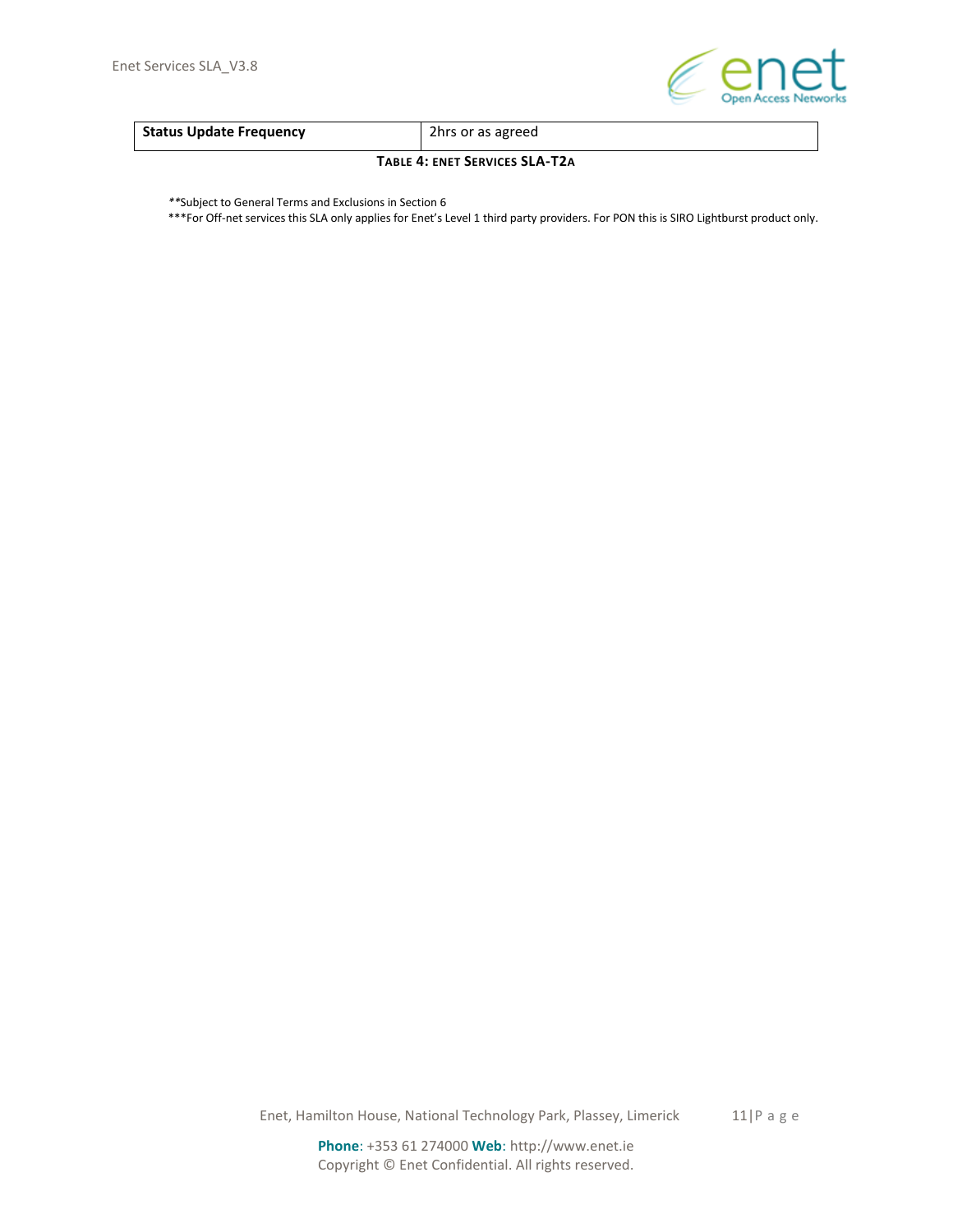

# <span id="page-11-0"></span>2.4 SLA-T3: Unprotected End to End

This SLA is for Enet services as listed in Table 1 "SLA Mapping to Product" delivered over Unprotected end-to-end circuits (EPL, EVPL, E Access EPL or E Access-EVPL), with no path, node or redundancy guarantees.



**UNPROTECTED END-TO-END**

| SLA-T3                                                                                | <b>Delivery</b>                                       |  |  |  |
|---------------------------------------------------------------------------------------|-------------------------------------------------------|--|--|--|
| <b>Access Media/Last Mile</b>                                                         | Fibre, Wireless, Wavelengths, International Wave (IW) |  |  |  |
| <b>Enet Managed Demarcation device at</b><br>End-User site?                           | Determined on a case-by-case basis. IW: n/a           |  |  |  |
| Standard delivery*                                                                    | Determined on a case-by-case basis                    |  |  |  |
| * Subject to Wayleave, site survey and correctly completed order form (see Section 4) |                                                       |  |  |  |

| SLA-T3                     | <b>Availability</b>                                 |  |  |  |
|----------------------------|-----------------------------------------------------|--|--|--|
| <b>Availability Target</b> | Target 99.5% (IW: ≤1,000km. On request if >1,000km) |  |  |  |
| <b>Availability Hours</b>  | Working Hours: 09.00 to 17.00, Mon-Fri              |  |  |  |
|                            | $IW: 24 \times 7$                                   |  |  |  |
|                            | 8 Working Hours***                                  |  |  |  |
| <b>Event Based TTR</b>     | IW: 26 clock hours for land-based fibre break       |  |  |  |
|                            | IW: 11 days for sea-based fibre break               |  |  |  |
| <b>Measurement Period</b>  | Per incident - on request                           |  |  |  |

| SLA-T3                                      | <b>Features</b>                                   |  |
|---------------------------------------------|---------------------------------------------------|--|
|                                             | No                                                |  |
| <b>Proactive fault logging</b>              | IW: yes, where systems capture fault************* |  |
| Time to Advise Carrier of Service affecting | n/a, the Carrier initiates fault logging          |  |
| fault                                       | IW: 45 minutes                                    |  |
| Dispatch to site                            | As required and agreed per fault                  |  |
| <b>Status Update Frequency</b>              | 4hr or as agreed                                  |  |

**TABLE 5 ENET SERVICE – SLA-T3**

<span id="page-11-1"></span>\*\* Excludes Irish public holidays and bank holidays

\*\*\* Includes IW where the fault is not fibre based.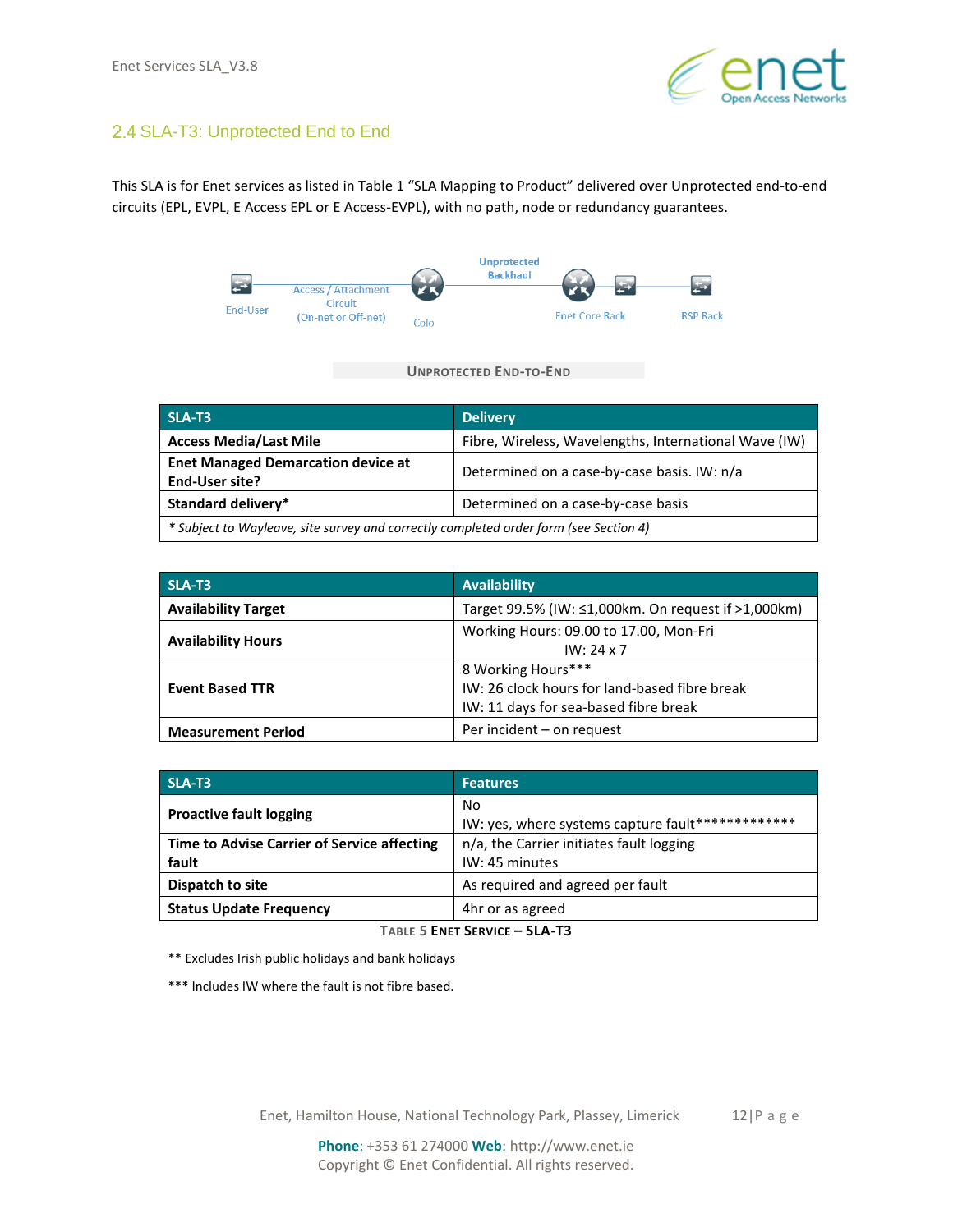

# <span id="page-12-0"></span>2.5 SLA-Entry

This SLA is for Enet services as listed in Table 1 "SLA Mapping to Product" offering both a Metro and a National solution.

Fibre (xPON) / Copper VDSL(ER) enet PE **NTU** PE **NTU** Pt2Pt (on-net) **UN UN FIBRE - PT2PT (ON-NET) FIBRE OVER PON / COPPER** 

| SLA-Entry                                                                             | <b>Delivery</b>                                                                                                |  |  |
|---------------------------------------------------------------------------------------|----------------------------------------------------------------------------------------------------------------|--|--|
| <b>Access Media/Last Mile</b>                                                         | Fibre Pt2Pt (On-net) / Fibre over PON / Copper                                                                 |  |  |
| <b>Enet Managed Demarcation device at</b><br><b>End-User site?</b>                    | Fibre Pt2Pt (On-net) : Yes (Enet NTU)<br>No (Demarcation is the $3^{rd}$<br>Fibre over PON:<br>provider's NTU) |  |  |
| <b>Standard delivery*</b>                                                             | Fibre Pt2Pt:<br>6 weeks<br>Fibre over PON: 5 weeks<br>Copper: By appointment                                   |  |  |
| * Subject to Wayleave, site survey and correctly completed order form (see Section 4) |                                                                                                                |  |  |

| <b>SLA-Entry</b>           | <b>Availability</b>                                                                        |  |  |  |
|----------------------------|--------------------------------------------------------------------------------------------|--|--|--|
| <b>Availability Target</b> | Target 99.9%                                                                               |  |  |  |
| <b>Availability Hours</b>  | Working Hours: 09.00 to 17.00, Mon - Fri                                                   |  |  |  |
| <b>Event Based TTR</b>     | 2 working days<br>1 working day for "Entry Plus" (Chargeable. Excludes<br>Copper services) |  |  |  |
| <b>Measurement Period</b>  | Per incident - on request                                                                  |  |  |  |

| <b>SLA-Entry</b>                                            | <b>Features</b>                          |
|-------------------------------------------------------------|------------------------------------------|
| <b>Proactive fault logging</b>                              | No                                       |
| <b>Time to Advise Carrier of Service</b><br>affecting fault | n/a, the Carrier initiates fault logging |
| <b>Status Update Frequency</b>                              | 4 Working Hours or as available          |

**TABLE 6 ENET SERVICE – SLA ENTRY**

<span id="page-12-1"></span>\*\* Excludes Irish public holidays and bank holidays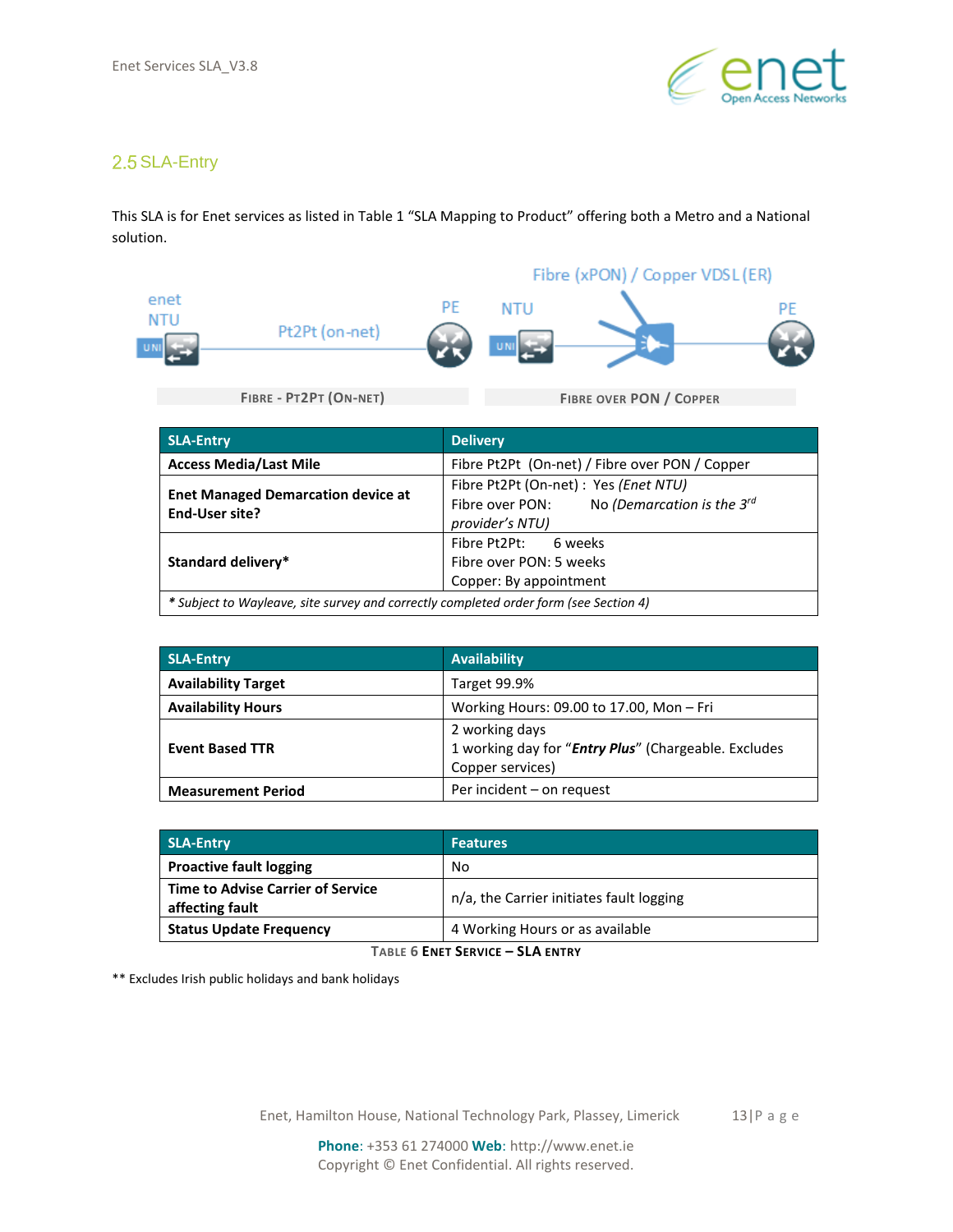

# <span id="page-13-0"></span>3. Network Performance SLA

The tables below represent the target network performance of Enet services under normal conditions. Performance is impacted by the Access Media/Last mile chosen and whether delivered On-net or using Enet thirdparty providers. This is for guidance purposes only and does not include unprotected End to End circuits.

For DIA Latency figures for various worldwide routes please contact your Enet account manager.

### <span id="page-13-1"></span>3.1 On-net Fibre

Below is the target Network Performance for Managed Services and is measured over Enet controlled network elements only.

| Latency (one way)                        | <b>Real time</b> | <b>100% CIR</b>  | <b>0% CIR</b>    |
|------------------------------------------|------------------|------------------|------------------|
| <b>Metro</b>                             |                  | 1.5ms            |                  |
| <b>Regional to Dublin (National 1)</b>   | 8 <sub>ms</sub>  | 10ms             | 15 <sub>ms</sub> |
| <b>Regional to Regional (National 2)</b> | 16 <sub>ms</sub> | 20 <sub>ms</sub> | 30 <sub>ms</sub> |
|                                          |                  |                  |                  |
| <b>Regional Ireland: London</b>          | 16 <sub>ms</sub> | 20 <sub>ms</sub> | 30 <sub>ms</sub> |
| Dublin: London*                          | 8 <sub>ms</sub>  | 10ms             | 15 <sub>ms</sub> |

**TABLE 7: LATENCY (ONE-WAY) PERFORMANCE PARAMETERS**

*\*This is added to the metrics for the Ireland originating service*

<span id="page-13-2"></span>Latency between two sites is tested by sending a frame to a destination for return back to the originating box. One-way delay is calculated as half the measured round-trip time.

| <b>Jitter</b>                            | <b>Real time</b> | <b>100% CIR</b> | <b>0% CIR</b> |
|------------------------------------------|------------------|-----------------|---------------|
| Metro                                    |                  | $\leq 1$ ms     |               |
| <b>Regional to Dublin (National 1)</b>   | $\leq 1.5$ ms    | $\leq 1.5$ ms   | $\leq$ 2.5 ms |
| <b>Regional to Regional (National 2)</b> | $\leq 1.5$ ms    | $\leq 1.5$ ms   | $\leq$ 2.5 ms |
|                                          |                  |                 |               |
| <b>Regional Ireland: London</b>          | $\leq$ 2.5 ms    | $\leq$ 2.5 ms   | $\leq$ 5 ms   |
| <b>Dublin: London</b>                    | $\leq$ 2.5 ms    | $\leq$ 2.5 ms   | $\leq$ 5 ms   |

**TABLE 8: JITTER PERFORMANCE PARAMETERS`**

<span id="page-13-3"></span>

| <b>Frame Loss</b>                        | <b>Real time</b> | <b>100% CIR</b> | <b>0% CIR</b> |
|------------------------------------------|------------------|-----------------|---------------|
| <b>Standard Metro</b>                    |                  | 0.00001%        |               |
| <b>Regional to Dublin (National 1)</b>   | 0.00001%         | 0.0001%         | 0.1%          |
| <b>Regional to Regional (National 2)</b> | 0.00001%         | 0.0001%         | 0.1%          |
|                                          |                  |                 |               |
| <b>Regional Ireland: London</b>          | 0.00001%         | 0.0001%         | 0.1%          |
| <b>Dublin: London</b>                    | 0.00001%         | 0.0001%         | 0.1%          |

**TABLE 9: FRAME LOSS PERFORMANCE PARAMETERS**

<span id="page-13-4"></span>Enet, Hamilton House, National Technology Park, Plassey, Limerick 14|P a g e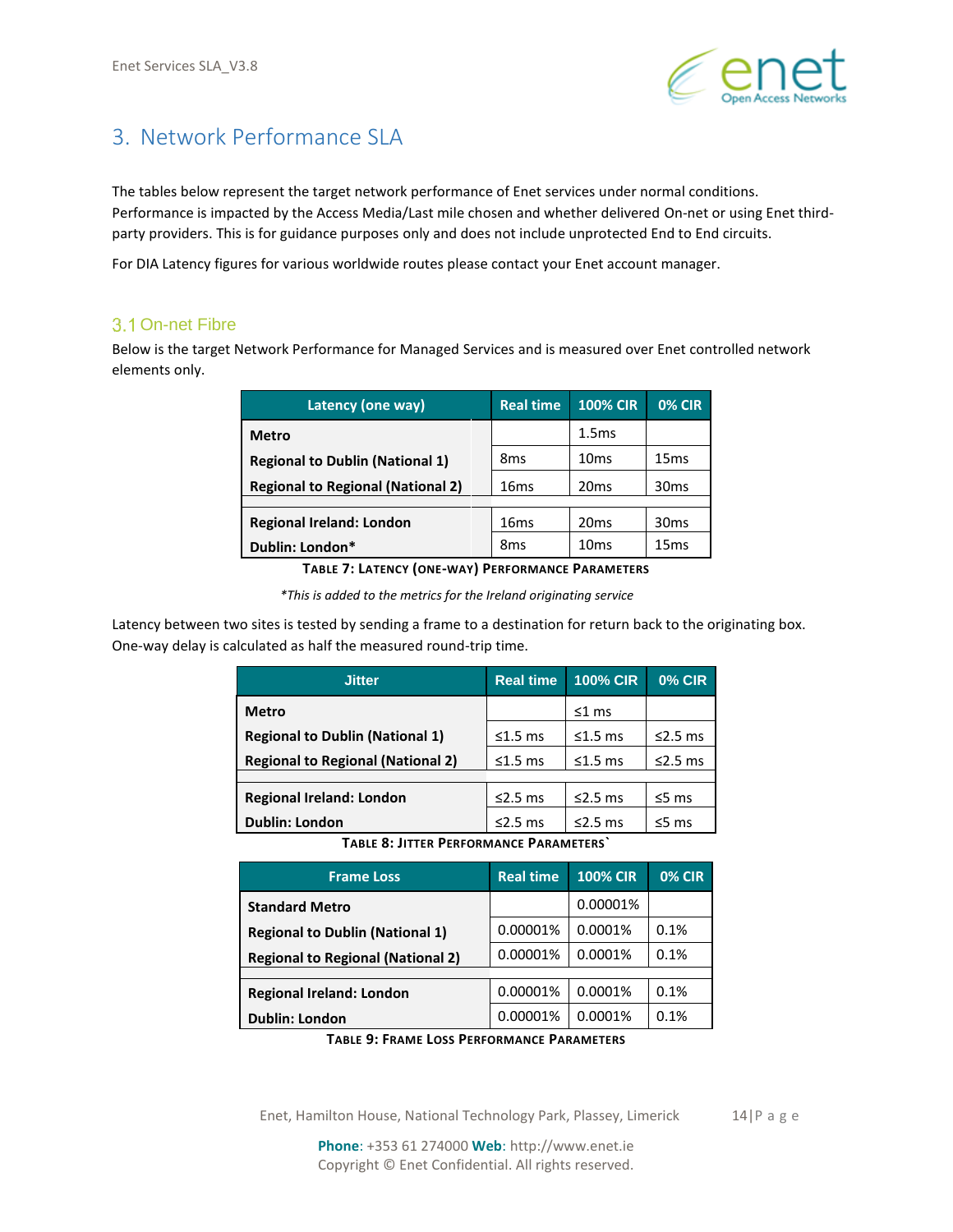

# <span id="page-14-0"></span>3.2 Fibre-Extended Reach / Off-net

Extended Reach (ER) covers Level 1 third-party services only with both Metro and National options.

| Fibre: ER (Pt2Pt) | <b>Real time</b> | <b>100% CIR</b>   | <b>0% CIR</b>     |
|-------------------|------------------|-------------------|-------------------|
| Latency (one way) | 10 <sub>ms</sub> | 25ms              | 35ms              |
| <b>Jitter</b>     | 2.5ms            | 3.5 <sub>ms</sub> | 3.5 <sub>ms</sub> |
| <b>Frame Loss</b> | 0.001%           | 0.01%             | 0.1%              |

**TABLE 10: PERFORMANCE PARAMETERS**

# <span id="page-14-3"></span><span id="page-14-2"></span><span id="page-14-1"></span>Wireless

| <b>Wireless</b>   | <b>Metro / National</b> |
|-------------------|-------------------------|
| Latency (one way) | 20 <sub>ms</sub>        |
| Jitter            | 5 <sub>ms</sub>         |
| <b>Frame Loss</b> | 0.1%                    |

**TABLE 11: WIRELESS PERFORMANCE PARAMETERS**

Enet, Hamilton House, National Technology Park, Plassey, Limerick 15|P a g e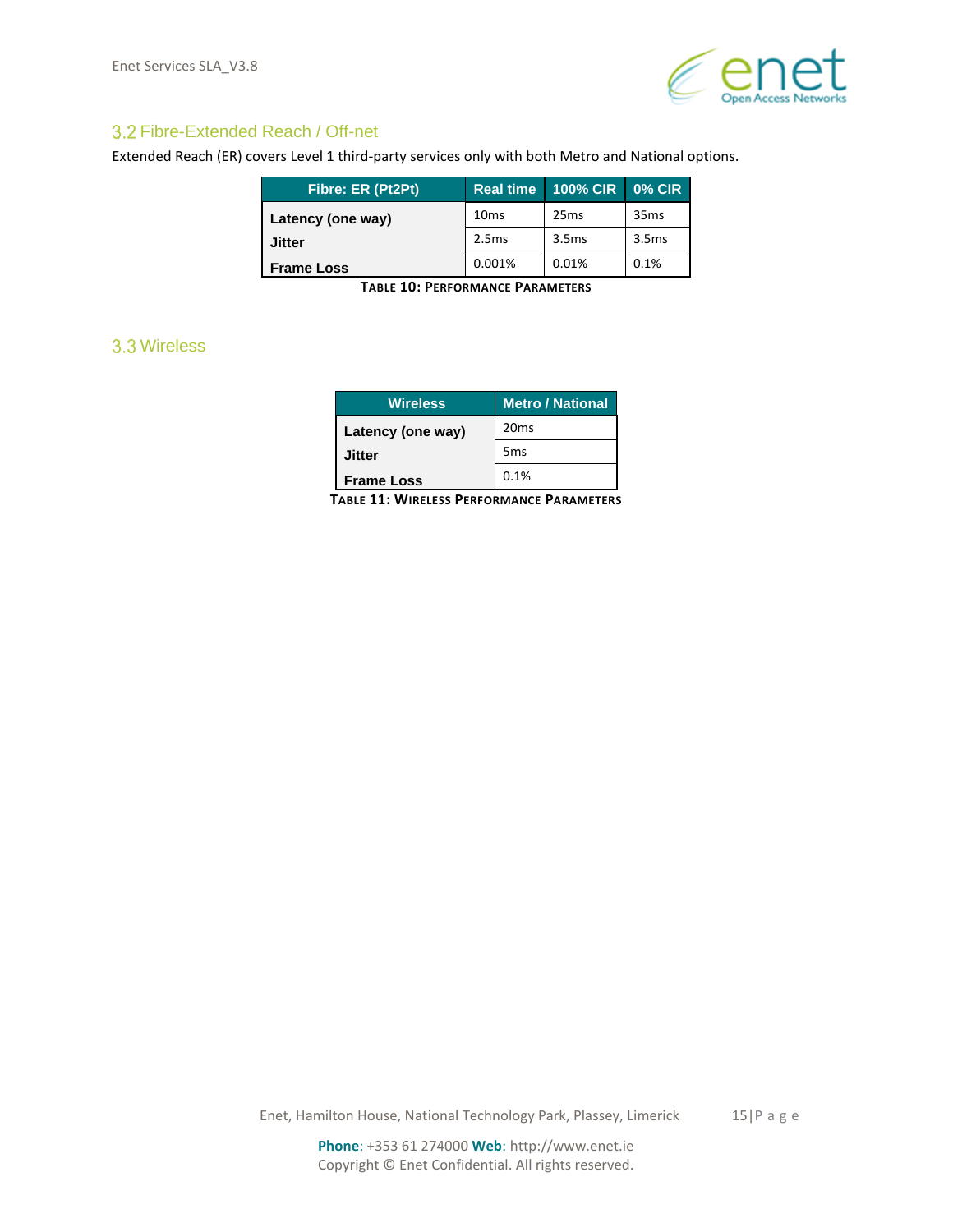

# <span id="page-15-0"></span>4. Delivery

The following table details Delivery SLA targets for **On-net fibre and wireless services.**

| <b>Delivery Action</b>                                                                         | <b>Timescale</b>                                                                                                                                                               | <b>Business Days</b> |
|------------------------------------------------------------------------------------------------|--------------------------------------------------------------------------------------------------------------------------------------------------------------------------------|----------------------|
| Acknowledgement of an order<br>from the Carrier                                                | Within 1 full business day of receipt: "Acknowledgement"                                                                                                                       | 1                    |
| Completion of site survey                                                                      | Within 5 full business days of acknowledging the order or<br>within an agreed period with the Carrier.<br>The date of the site survey is referred to as the Scheduled<br>Date. | 5                    |
| Provide the Carrier with a revised<br>quotation or solution, if required,<br>post site survey. | Within 6 business days of the site survey Scheduled Date<br>Enet will complete and approve the site survey details.                                                            | 6                    |

### **TABLE 12: ON-NET DELIVERY ACTIONS**

#### <span id="page-15-1"></span>**Impacts on SLA delivery times**

SLA delivery times are subject to the completion of any Wayleaves (private and public), full site survey, license, Local Authority permissions and the provision of the quotation.

Where additional network construction or remediation work is required to extend the Enet / third-party network to facilitate the provision of a service at the End-User premises, Enet and the Carrier will agree a due delivery date with the SLA applied to it.

Delivery times for Extended Reach (ER) services vary and are dependent on the third-party provider, as may be outlined and agreed in Order.

### **Exclusions to the Delivery SLA**

Where:

- An incomplete or incorrectly filled order form causes the order to be partially progressed, rejected or an incorrect service delivered
- Any act or omission by the Carrier to perform its obligations under the Agreement effects Enet's ability to perform its obligations
- Delivery times for Extended Reach service might be extended by the third-party provider; this is not considered a breach of the SLA, provided that Enet informs the Carrier of the extension of delivery times promptly when received from the third party
- The installation site is not available to Enet or its third-party providers at the date & time requested for survey or installation, and an alternative slot cannot be agreed despite reasonable endeavours
- The Carrier or End User does not provide accommodation, access and/or power for the installation

Enet, Hamilton House, National Technology Park, Plassey, Limerick 16|P a g e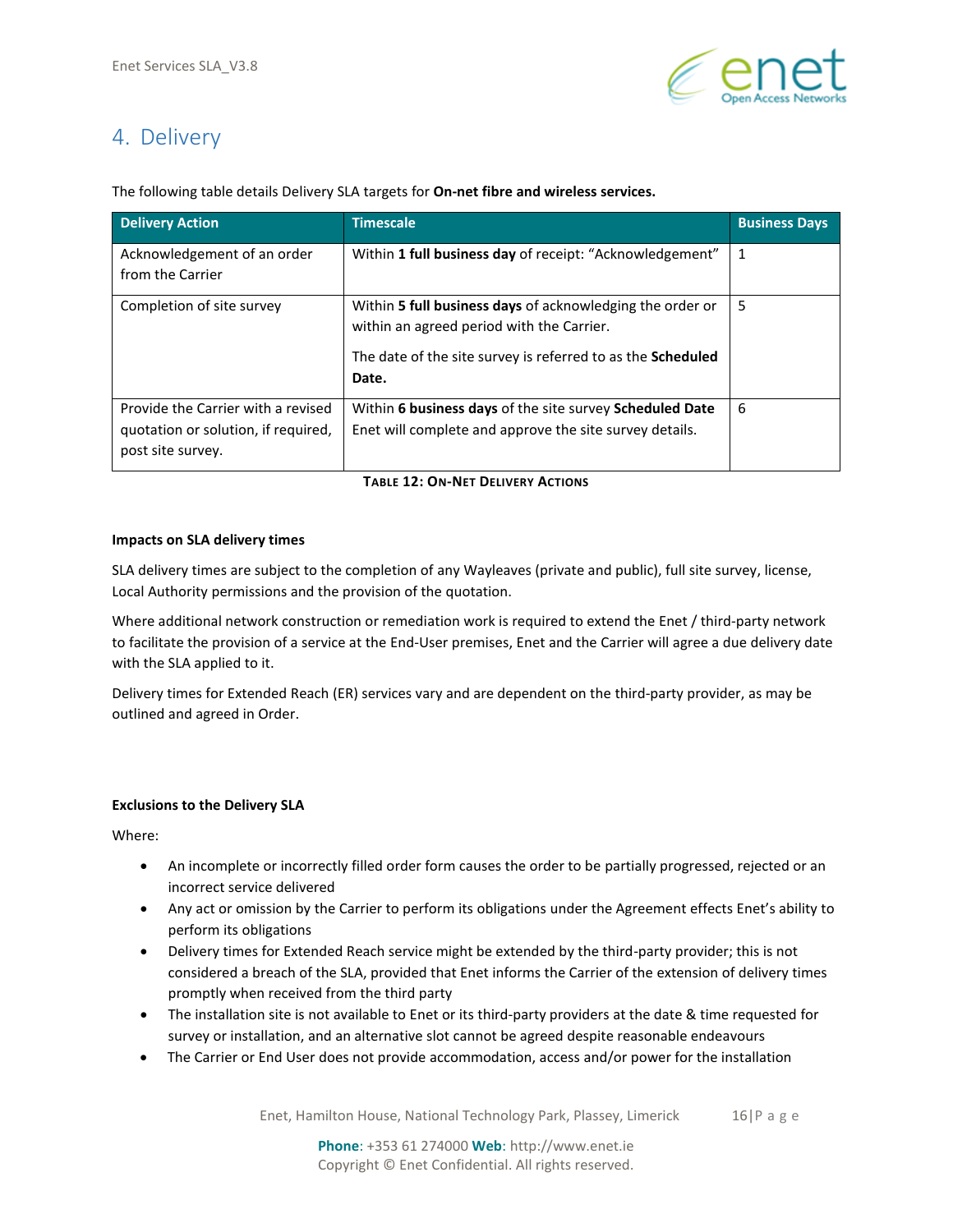

- If at any time Enet agrees to use reasonable endeavors to expedite delivery, this will not affect the original agreed delivery date and no Service Level will apply to any expedited date
- Delivery of Order is constrained by Force Majeure
- End-User site equipment is faulty or incompatible with Enet's service
- Enet or its third-party provider cannot contact the End-User after reasonable efforts
- Enet and the Carrier agree to construct infrastructure not required for the immediate needs of the ordered service
- The Carrier requests change(s) to the Service (or any part of the Service including equipment) affecting the original forecasted delivery date. Enet reserves the right to re-negotiate a new date for delivery and the SLA will apply to this new delivery date (as agreed by Parties) and the Order will be changed to reflect this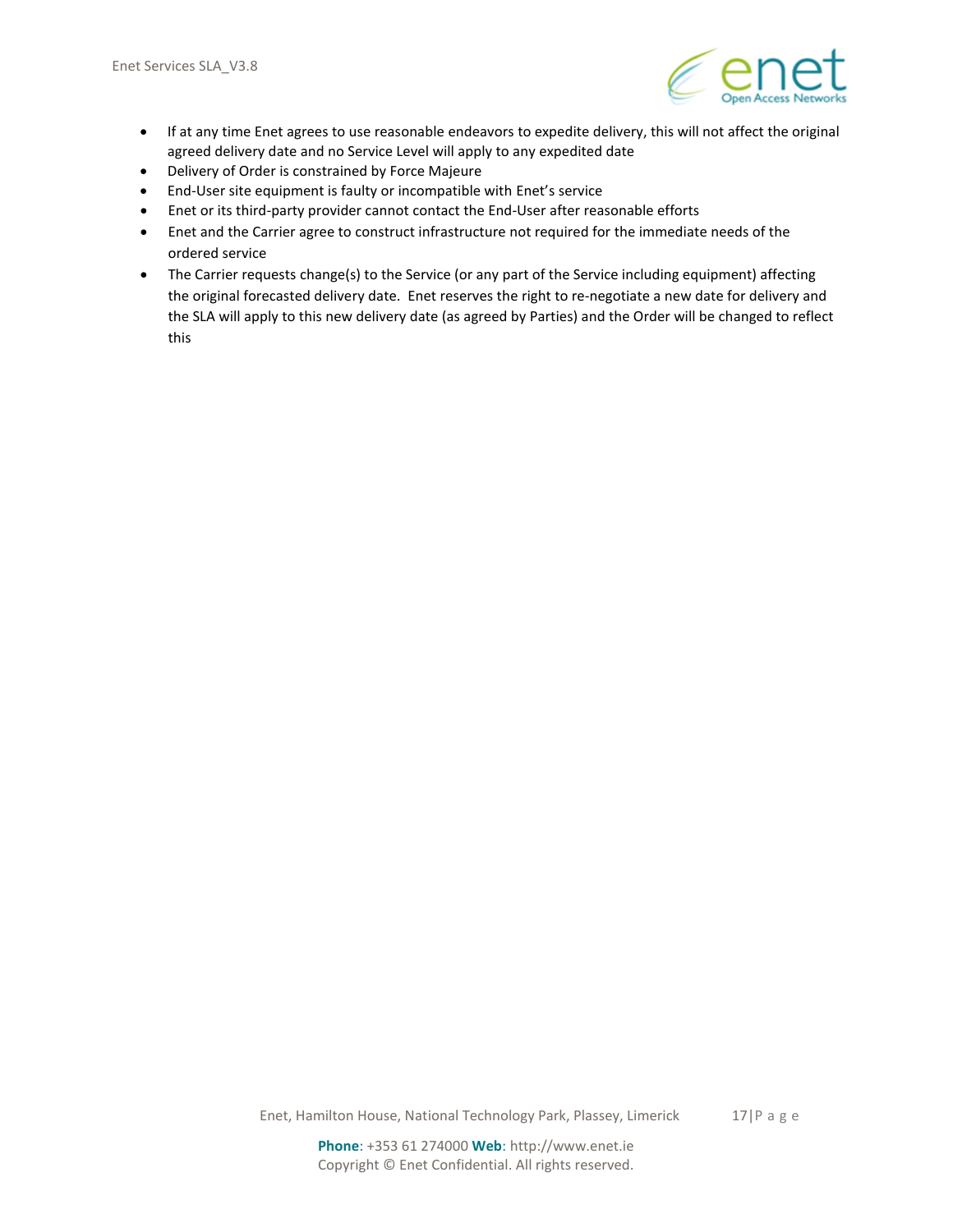

# <span id="page-17-0"></span>5. Fault Repair Process – Monitoring and Logging

Enet operates the following five-step fault repair process:

- 1. Carrier logs a fault or Enet provides pro-active notification as per relevant service level
- 2. Enet analyses the problem and determines an appropriate course of action
- 3. Enet dispatches an engineer to the site as per service level (if necessary)
- 4. Enet start repair
- 5. Enet complete repair/restoration within applicable target as outlined in Section 2

All **Long Line Fibre and Edge** products are monitored in the NOC based on the applicable SLA up to the port at the applicable Enet co-location (not out to the End-User location). Enet may require assistance from the third-party suppliers to assist in fault isolation from the co-location to the End-User premises.

# <span id="page-17-1"></span>5.1 Logging and Notification

Faults on Enet Services can be logged 24 x 7 x 365 by:

- phone (061-274088) or
- e-mail (noc@enet.ie)

Enet responsibility and the Carrier input to fault logging is performed based on the applicable service level.

Where the Carrier identifies a fault and requests assistance, Enet responds in line with the applicable SLA. If the Carrier reports a fault, but Enet NOC monitoring indicates normal operation and the Carrier insists on an Enet staff dispatch, the Carrier will be liable for a **false alarm charge** if no Enet related fault is found.

- The Carrier will **appoint a representative(s)** to notify the NOC of a fault. Each fault will be logged, timed and shall be included in any calculation of Service Credits (Section 6)
- If a fault is detected by the **network management system (NMS)**, if applicable per the SLA, Enet will advise the Carrier of the fault within the agreed time as per SLA
- The **Carrier will notify the Enet NOC** as soon as it is aware of any fault affecting its product. In this case, Enet performs reactive fault analysis and remedy
- Enet is not responsible for remedying faults that the Carrier does not notify to the NOC and that are not detected by the NMS (except where the NMS has a problem with performance or configuration)

The NOC provides updates as per the SLA during the incident by the preferred method (unless otherwise agreed) and advises the Carrier on closure of the fault.

Downtime is measured on the trouble ticket system, as the time between tickets opened when an agreed fault has been identified and when they are closed when Service is restored (excluding any excluded time as outlined in Penalties General Terms and Exclusions. If the performance level falls below the level stated in the SLA, the Carrier will have the right to claim compensation.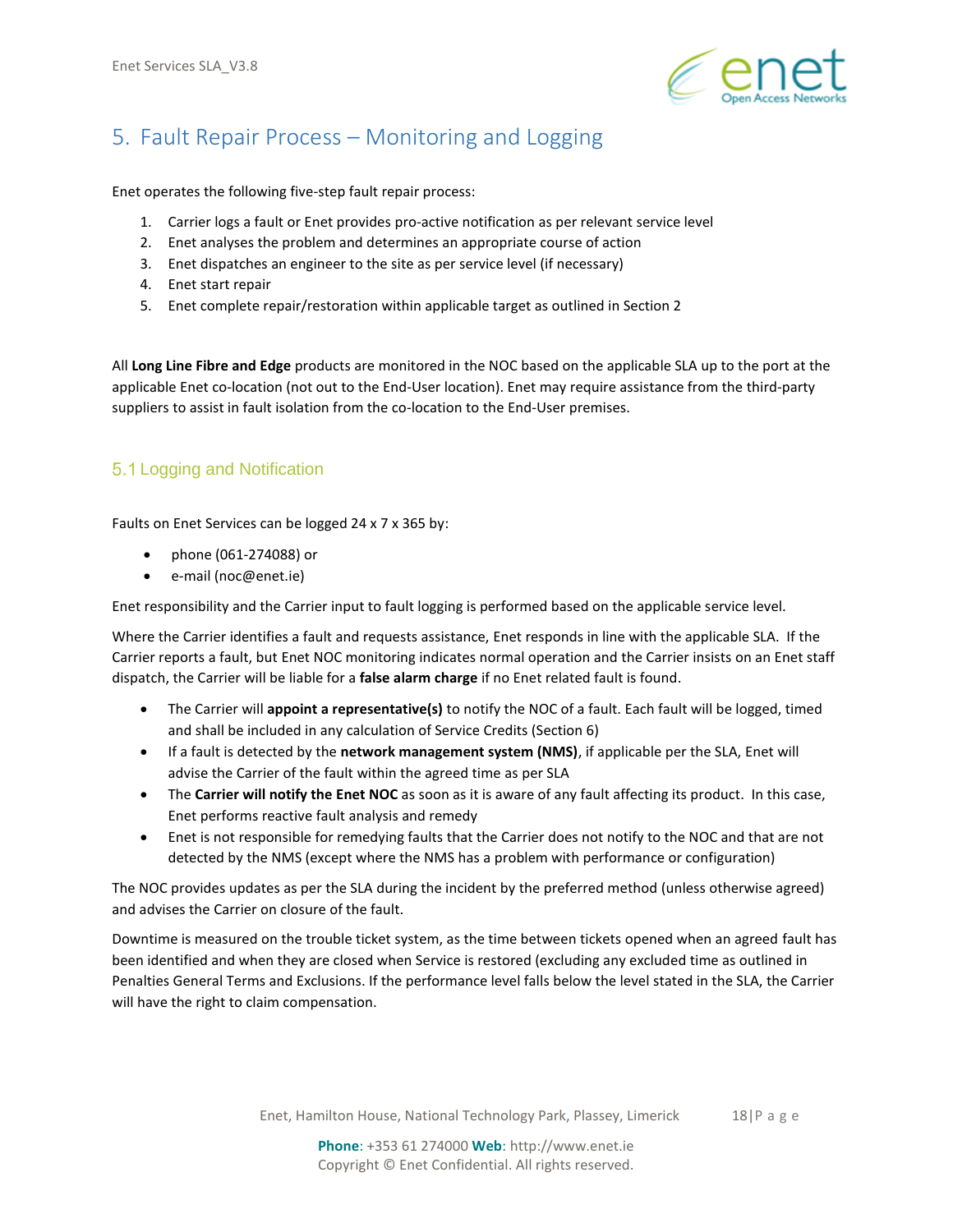

# <span id="page-18-0"></span>5.2 Planned and Emergency work

**Planned work:** Enet will notify the Carrier at least 15 business days (KPI: 95% of the time) in advance of any On-net service affecting programmed maintenance. Any Off-net notification periods may vary and are dependent on the third-party providing adequate notice. Notice on any planned maintenance on Extended Reach/third-party networks will be provided to the Carrier as soon as Enet has been notified by the third-party.

Enet shall inform the Carrier of the effected period promptly when received from a third party.

If a planned maintenance period requires extension, Enet will provide regular status information to the Carrier, daily or as otherwise agreed, until the incident is resolved. Enet shall consider any reasonable request from the Carrier for a deferral of any planned maintenance made within 5 Business days of Enet's notice and Enet shall respond to the deferral request within 5 Business days of the request having been made. Enet will endeavor to reschedule to a time agreeable by both Parties.

**Emergency works** on Enet's or Enet's subcontractor networks may not allow for 15 business days' notice and so are exempt from this rule. Enet will provide the Carrier with as much notice as possible.

Planned works in the Enet or its subcontractors' networks can cause outages especially on unprotected products. While Enet makes every possible effort to minimise the impact on its Carriers, such outages are not included in the availability and penalty credit calculations (Section 6).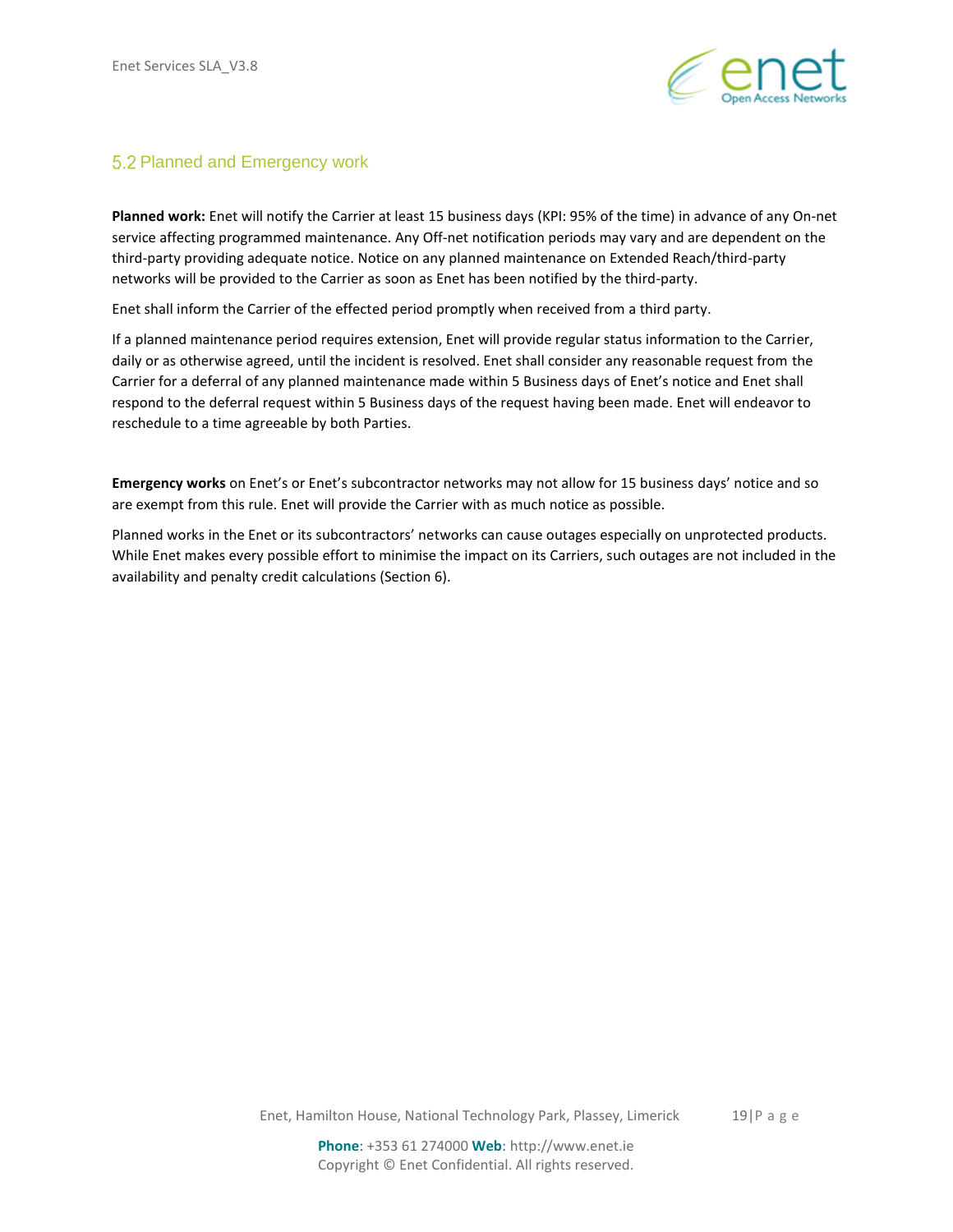

# <span id="page-19-0"></span>6. Penalties

# <span id="page-19-1"></span>**6.1 Applicable SLA Penalties**

Enet shall perform at or exceed the service levels as laid out in this document. Where Enet performs below the agreed service levels, service credits shall accrue and be due and payable as set out below.

Availability and TTR is assessed per Service access for each site and not as an entire network across all Carrier sites.

# 6.1.1 SLA-T1: Fibre ring (On-net) services

### **Availability Penalties**

The Availability penalty credit calculation is based on the following table. Penalties are expressed in Rental Days.

|                  |                     | <b>SLA-T1</b>                  |
|------------------|---------------------|--------------------------------|
| From             | Up to but excluding | No. of Credit Days (Quarterly) |
| >99.82%          |                     | O                              |
| 99.73%           | 99.82%              | $\overline{2}$                 |
| 99.63%           | 99.73%              | 4                              |
| 99.50%           | 99.63%              | 10                             |
| 99.00%           | 99.50%              | 10                             |
| 98.00%           | 99.00%              | 10                             |
| Less than <98.0% |                     | 10                             |

**TABLE 13: PENALTY DAYS**

<span id="page-19-2"></span>Upon Carrier request, at the end of each Quarter, Enet will calculate the availability on requested individual services. If in breach of this SLA, a credit note will be issued for rental credits equal to the total of credit days accumulated over the quarter multiplied by the Rental Day charge.

The Carrier will appoint a representative(s) to notify the Network Operations Centre of a fault. Each notified fault will be logged, timed and shall be included in the quarterly calculation of Rental Credits only as specified in this SLA.

The measurement period is quarterly, on request, from the delivery date.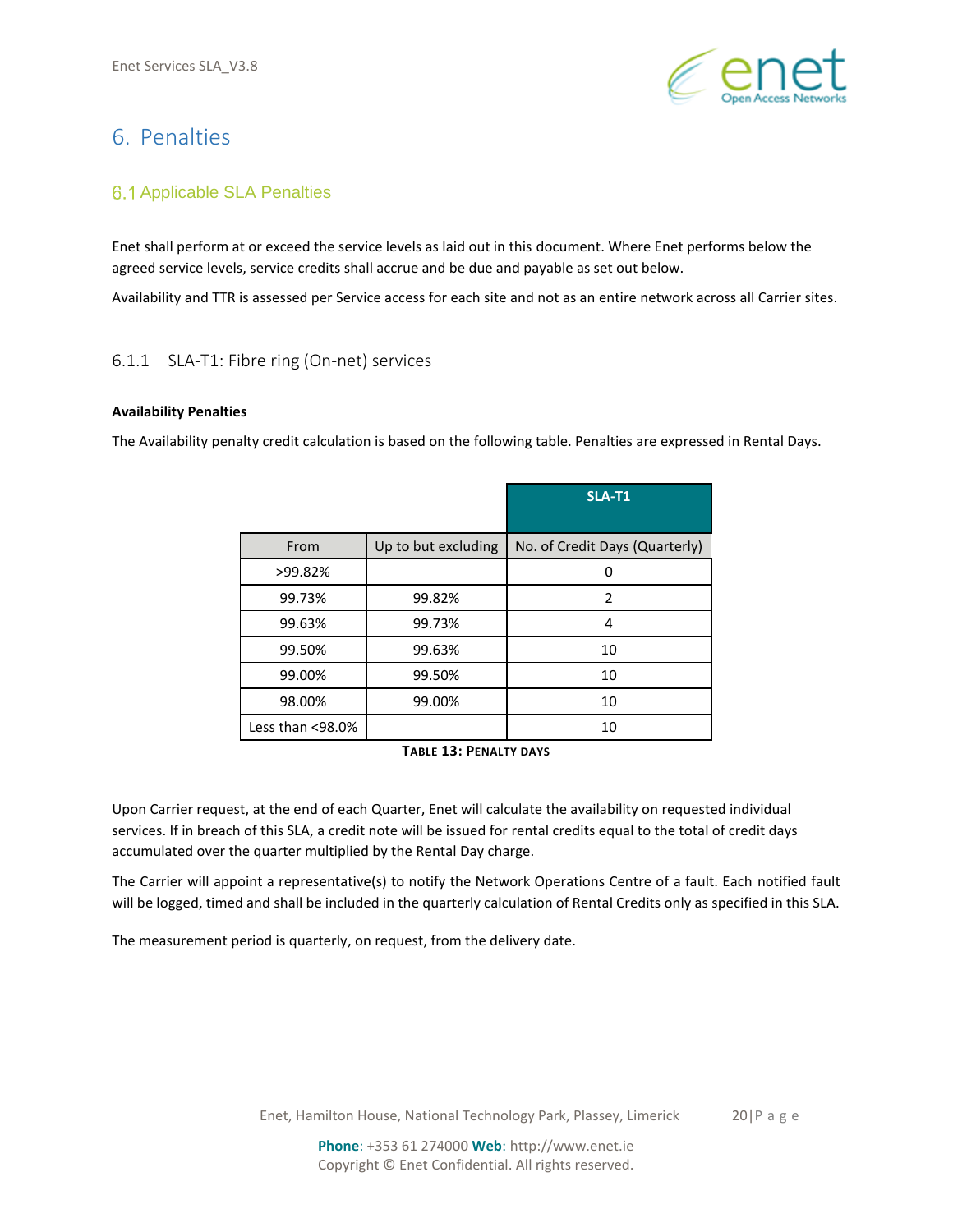

# 6.1.2 SLA-T2: Fibre Pt2Pt / Wireless

### **TTR Penalties**

Time to Repair (TTR) credit is a percentage of the actual monthly charge for the affected service and is the monthly recurring charge (MRC) of the month where the SLA is applicable.

| <b>Time to Repair SLA</b>                                                                                                         |                                                         |  |
|-----------------------------------------------------------------------------------------------------------------------------------|---------------------------------------------------------|--|
| <b>Target</b>                                                                                                                     | <b>Service Credits</b>                                  |  |
| Repair within:<br>8 Clock hours (On-Net)<br>$\bullet$<br>8.5 Clock hours (Off-net/Extended Reach)*<br>٠<br>of the report received | 2% of Monthly circuit rental per Clock hour in breach** |  |
| <b>TABLE 14: TTR PENALTY</b>                                                                                                      |                                                         |  |

<span id="page-20-0"></span>*\*For Extended Reach (Off-net), Access or backhaul services, this SLA only applies for Enet's Level 1 third party providers*

*\*\*A maximum service credit of 25% of monthly rental will be paid per break. A maximum service credit of 50% of one month's circuit rental will be paid in any one 12-month period per circuit. The 12-month period starts on the delivery of the circuit and subsequently on each anniversary of the circuit.*

# 6.1.3 SLA-T2a: Fibre Pt2Pt Unmanaged Fibre or Fibre over PON / Wires Only

### **TTR Penalties**

Time to Repair (TTR) credit is a percentage of the actual monthly charge for the affected service and is the monthly recurring charge (MRC) of the month where the SLA is applicable.

| <b>Time to Repair SLA</b>                                                                                                        |                                                          |  |
|----------------------------------------------------------------------------------------------------------------------------------|----------------------------------------------------------|--|
| <b>Target</b>                                                                                                                    | <b>Service Credits</b>                                   |  |
| Repair within<br>10 Clock hours (On-Net)<br>$\bullet$<br>10 Clock hours (Extended Reach)*<br>$\bullet$<br>of the report received | 2% of Monthly circuit rental per Clock hour in breach ** |  |
| TADIE 15. TTD DEMAITV                                                                                                            |                                                          |  |

#### **TABLE 15: TTR PENALTY**

<span id="page-20-1"></span>*\*For Extended Reach (Off-net), Access or backhaul services, this SLA only applies for Enet's Level 1 third party providers*

*\*\*A maximum service credit of 25% of monthly rental will be paid per break. A maximum service credit of 50% of one month's circuit rental will be paid in any one 12-month period per circuit. The 12-month period starts on the delivery of the circuit and subsequently on each anniversary of the circuit.*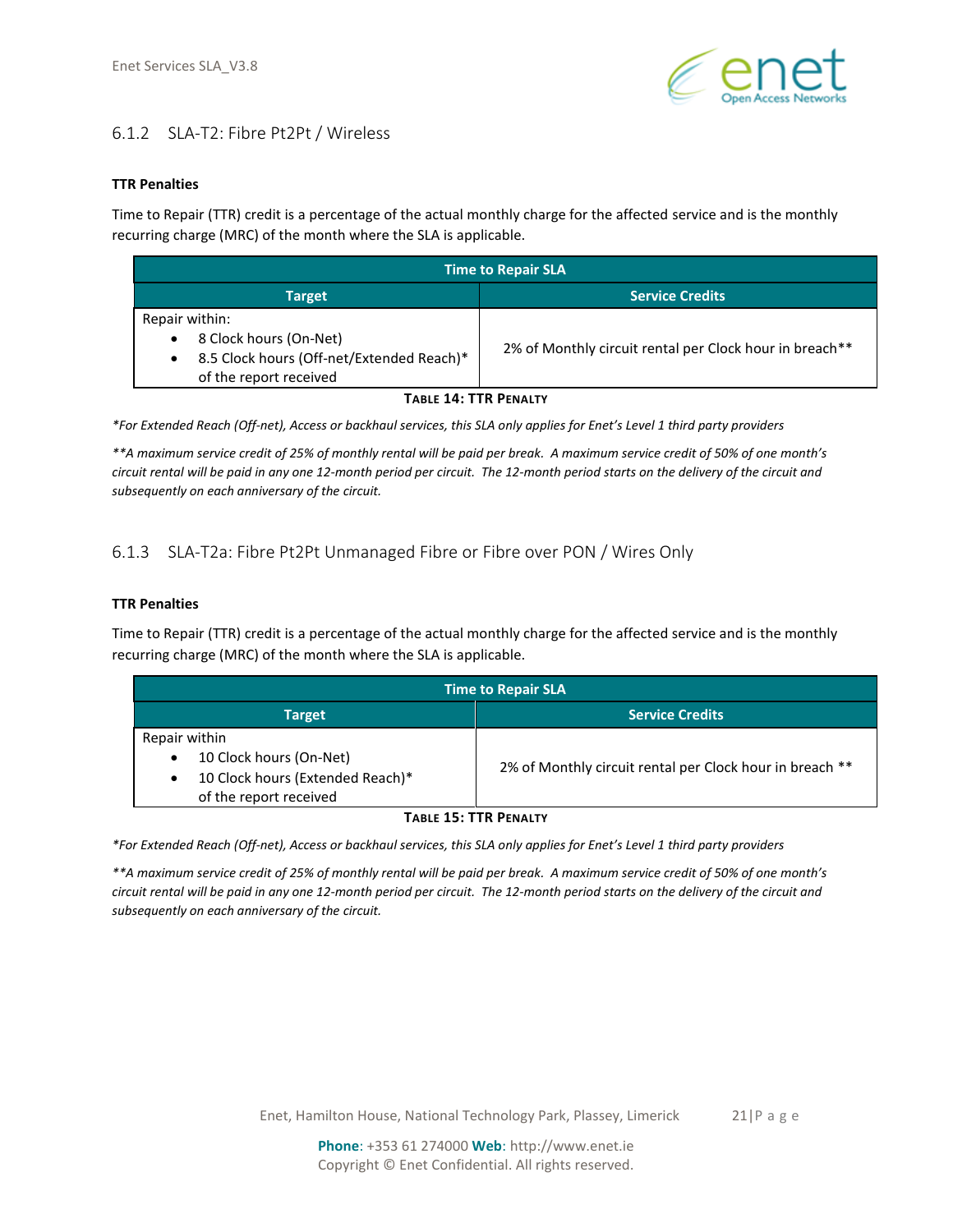

# 6.1.4 SLA-T3: Unprotected End-to-End

### **TTR Penalties**

TTR penalty credit calculation is based on the following tables. Penalties are expressed in Rental Days.

| <b>Time to Repair SLA</b>                               |                                                                                                            |  |
|---------------------------------------------------------|------------------------------------------------------------------------------------------------------------|--|
| Target                                                  | <b>Service Credits</b>                                                                                     |  |
| Repair within 8 Working Hours of the report<br>received | 2% of Monthly circuit rental, per working hour in<br>breach* (i.e. greater than 8 Working Hours in breach) |  |

#### **TABLE 16: PENALTY DAYS**

<span id="page-21-0"></span>*\*A maximum service credit of 50% of monthly rental will be paid per break to a max of 100% of two months' circuit rental in any one 12-month period per circuit. The 12-month period starts on the delivery of the circuit and subsequently on each anniversary of the circuit.*

# 6.1.5 SLA-Entry

### **TTR Penalties**

Time to Repair (TTR) credit is a percentage of the actual monthly charge for the affected service and is the monthly recurring charge (MRC) of the month where the SLA is applicable.

Availability and TTR is assessed per Service access for each site and not as an entire network across all Carrier sites.

| <b>Time to Repair SLA</b>                              |                                                                          |  |
|--------------------------------------------------------|--------------------------------------------------------------------------|--|
| <b>Target</b>                                          | Service Credits <b>\</b>                                                 |  |
| Repair within 2 working days of the report<br>received | 2% of Monthly circuit rental, per working hour in<br>breach <sup>*</sup> |  |

#### **TABLE 17 ON-NET DELIVERY ACTIONS**

<span id="page-21-1"></span>*\*A maximum service credit of 25% of monthly rental will be paid per break. A maximum service credit of 50% of one month's circuit rental will be paid in any one 12-month period per circuit. The 12-month period starts on the delivery of the circuit and subsequently on each anniversary of the circuit.*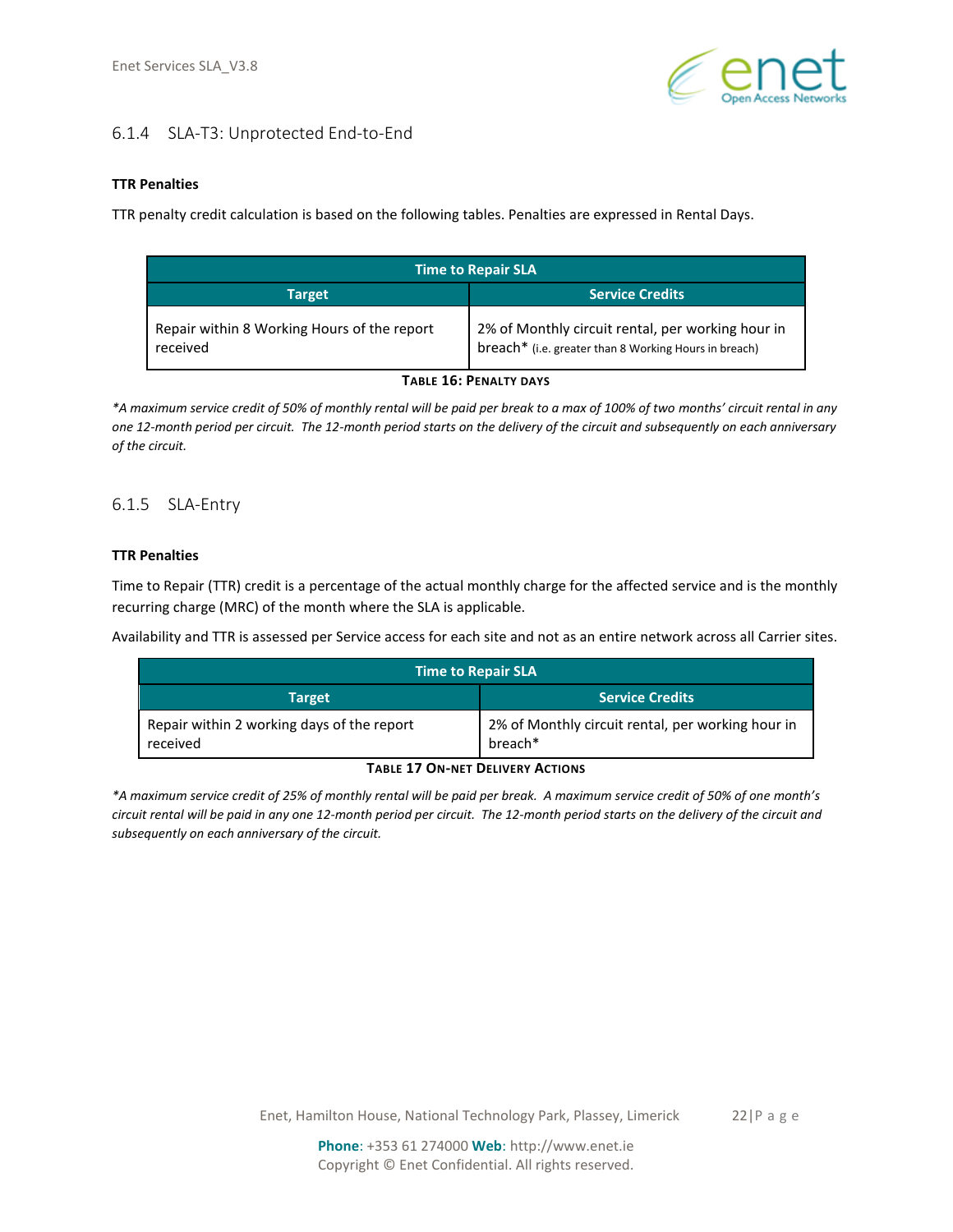

# <span id="page-22-0"></span>**6.2 Penalty Calculation Terms**

The Service at a site is defined as unavailable when a site loses connectivity to either a hub/E-NNI site or two or more sites which should be reachable and have not themselves got a fault. Where a hub / E-NNI site itself has a fault, causing it to be unavailable, then only it is defined as unavailable and not the branch sites which can no longer communicate with the hub site.

Enet penalty calculation is based on the duration of the recorded Service Affecting Fault per service logged with Enet, within the given service measurement period (i.e. per incident).

Penalty credits represent full and final settlement of Enet's liability and are the Carriers sole remedy. Measurements carried out by Enet form the basis for the calculation of service levels.

- SLA credits are analysed by Enet, upon request by a Carrier, during the request window
- SLA credits will accrue as outlined in Section 6.3

Service unavailability or delays arising from events in the Carrier's area of responsibility or force majeure are excluded from penalty calculations. This includes time to respond to queries such as power and site access. Full terms are outlined in General Terms and Exclusions to follow.

Service availability is **assessed on a per circuit basis** and will be deemed to be satisfied if the Service is available at the Enet service interface at the service site. For example, for Managed Ethernet, Enet guarantees the availability of Enet managed NTU, Access Circuits and the availability of the Enet Backbone Network.

Availability and TTR is assessed per Service access for each site and not as an entire network across all Carrier sites.

Planned works in the Enet or its subcontractors' networks can cause outages especially on unprotected products. While Enet makes every possible effort to minimise the impact on its Carriers, such outages are not included in the availability and penalty credit calculations.

# <span id="page-22-1"></span>**6.3 Reviewing Performance**

The Carrier is responsible for submitting any claims against the SLA. All claims must be submitted to the relevant Account Manager assigned to the Carrier within:

- for services with **Availability** credits; within one month of the end of each Quarter o e.g Q1 2020; request for credits to be made by end of April 2020
- for services with **Event Based TTR** credits: within one month of the end of the service failure / closure of the incident.

Data produced by Enet shall be binding where there is a conflict of data produced by the Carrier and Enet with respect to a claim. Compensation is paid as a credit against future rentals.

Availability calculations shall start after the end of the first calendar month of Service.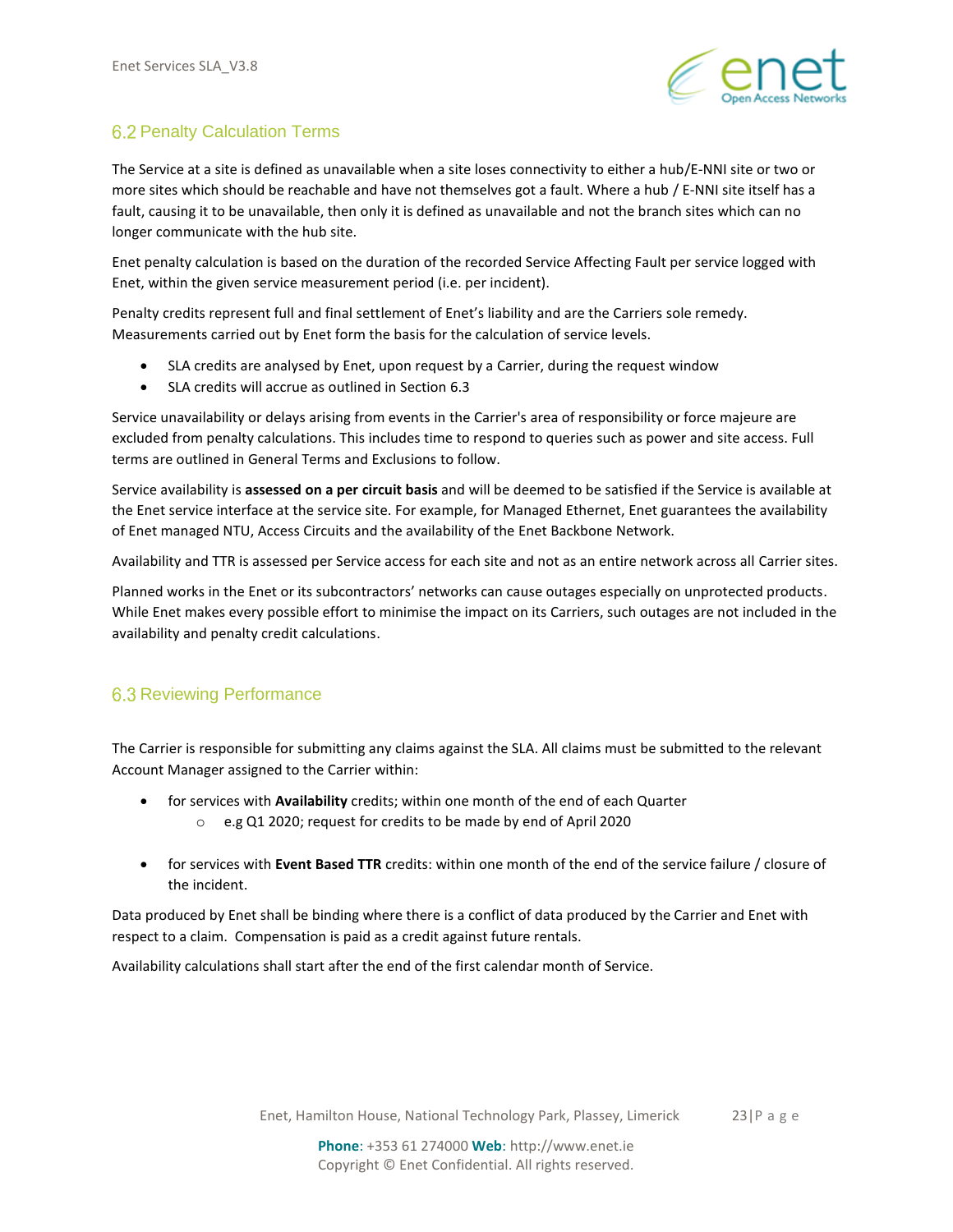

# <span id="page-23-0"></span>6.4 Service Levels: General Terms

- 1. Measurements carried out by Enet form the basis for the calculation of Service Levels, reviewed by both Parties. Any dispute in respect of the calculation of Service Levels shall be referred to the Dispute Resolution Procedure.
- 2. The Carrier shall notify the NOC as soon as it's aware of any fault affecting the service. Under such circumstances, fault analysis and remedy by Enet shall be reactive to the Carrier notification of the fault to the NOC. Enet shall have no responsibility to remedy faults where the Carrier fails to notify to the NOC or that cannot be detected by the NMS (other than resulting from performance or configuration problems with the NMS).
- 3. Regarding Planned and Emergency work please see Section 5
- 4. Planned works, as outlined in Section 5, in the Enet or its subcontractors' networks can cause outages especially on unprotected products. While Enet makes every possible effort to minimise the impact on its Carriers, such outages are not included in the availability and penalty credit calculations.
- 5. Service credits, as specified per SLA in Section 2, are calculated by Enet, only on request from the Carrier as per Section 6.3. Any credits will be granted in the form of a credit against the next applicable Invoice. Any Service Credits will be the Carrier's sole remedy and Enet's sole liability and will be full and final settlement of Enet's liability for failure to provide or repair Services or for failure to achieve the targeted Service Levels.
- 6. Where the origin of a fault is unclear, Enet will assist the Carrier in fault identification. If it is confirmed that the fault does not lie with Enet, the Carrier shall be liable to a False Alarm Charge.
- 7. In circumstances where the fault has been repaired, and Enet, notwithstanding reasonable efforts on its behalf, has not succeeded in contacting the Carrier to agree service restoration, service unavailability shall be deemed to have ended at the time when the network management system indicated same.
- 8. Where an incident or series of connected incidents give rise to unavailability of a number of Services such that but for this Section 5 above Enet would be liable for Rental Credits in respect of more than one Service, the Carrier shall only be entitled to recover Rental Credits in respect of a single affected Service.

Service levels are measured on a per site basis. Therefore, service levels are assessed per Service access for each site and not as an entire network across all your sites. Where a hub or E-NNI site has a fault causing it and multiple connected sites to be unavailable, the other sites which should be reachable are not defined as unavailable even though they can no longer be connected to the hub site. In this case the total service credit will not exceed the Service Credits that would apply if only the hub site had failed.

9. Some Enet services provide access to the Internet from the Carrier sites. The Internet is separate from the Service and excluded from the SLA. Use of the Internet is solely at the Carrier / End-Users risk and subject to all applicable laws. Enet has no responsibility for any information, software, services or other materials obtained by the End-User using the Internet.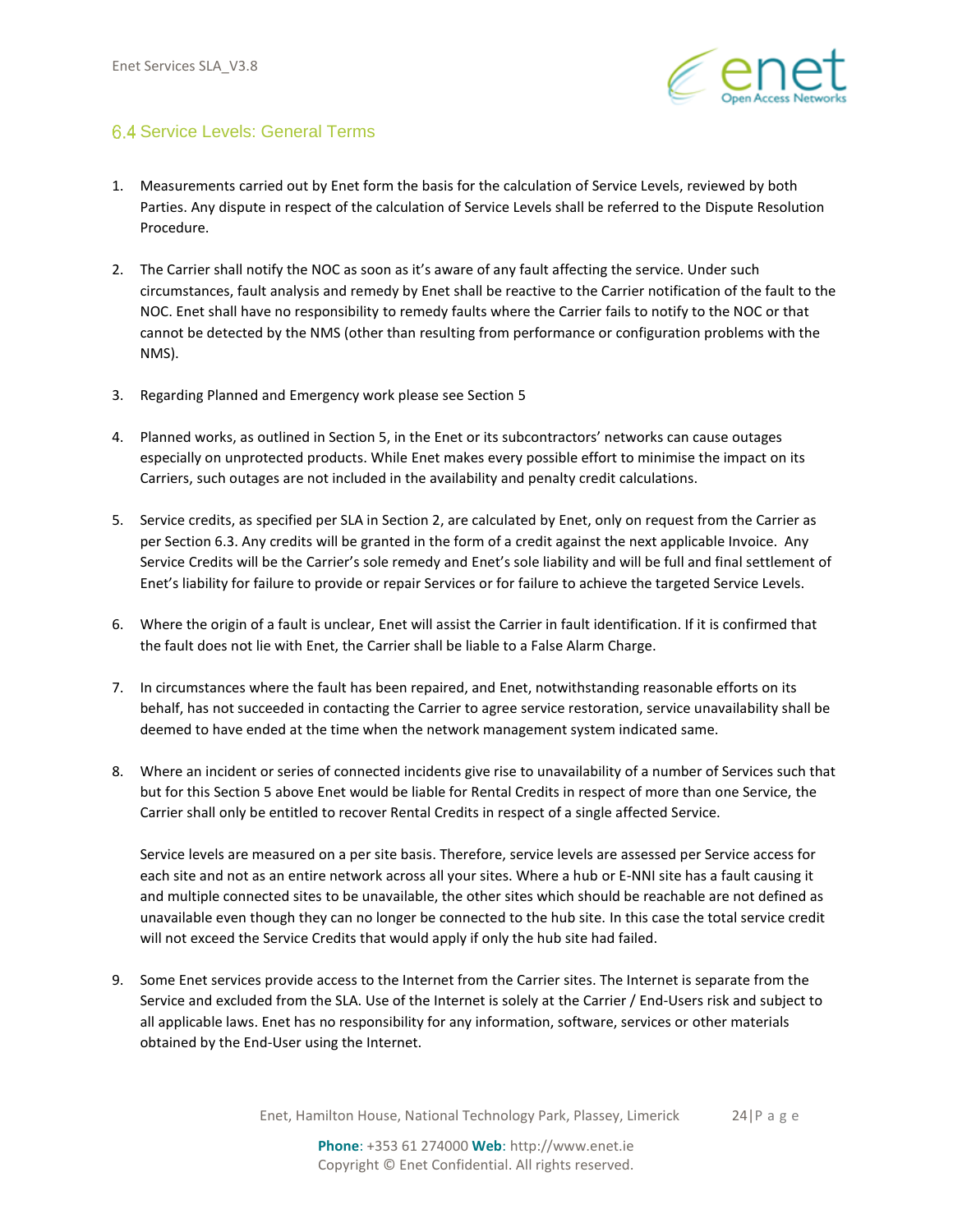

10. For all Services, including Internet services, Enet cannot guarantee an SLA on connectivity to 3rd parties over a public network.

# <span id="page-24-0"></span>**6.5 Service Levels: Exclusions**

#### 1. **Agreement Breach**

Loss of service due to suspensions arising from non–payment of invoice is excluded from the definition of Service unavailability and time to repair for the purpose of this SLA.

#### 2. **Access Issues**

Any extra time required as a result of the End-User or Carrier or Property Owner or Local Authority denying access to Enet or Enet's representative to any site, or denying permission for Enet's representative to carry out any necessary repair, reports and tests will be excluded from the calculation of periods of Service unavailability and time to repair.

### 3. **Not operating Product as agreed**

Service unavailability arising from faults occurring as a result of or caused by work, changes or alterations made by the End User or Carrier will be excluded from the calculation of periods of Service unavailability and time to repair.

#### 4. **Fault not found or not reported properly**

Where a Carrier fails to report a fault to Enet. Where a fault is reported, and no fault is detected when the service is tested by Enet.

#### 5. **Fault on Carrier or End User equipment**

Service unavailability due to a failure or faulty Carrier or End User equipment or network, power supplies or application will be excluded from the calculation periods of Service unavailability and time to repair.

### **6. End User, Carrier or Third party entity caused damage**

Where the fault is caused by the End User, Carrier or a Third Party external entity whose activities (such as physical cable damage (internal or External), loss of electrical power etc.) cause negative impacts on the service or a Carrier's negligence or willful misconduct, including a failure to follow agreed-upon procedures.

### 7. **Force Majeure**

Force Majeure conditions, as outlined in the Service Agreement, apply where Enet is prevented or delayed in carrying out its duties or providing services by circumstances or events beyond its control. Example; where the fault is caused by severe weather conditions such as storms, flooding or lightning, failure of the internet for Internet services.

Enet is not responsible for poor performance levels on products and service offerings that are attributable to circumstances outside the control of Enet and its suppliers, which prevents a Party from complying with any of its obligations under this contract.